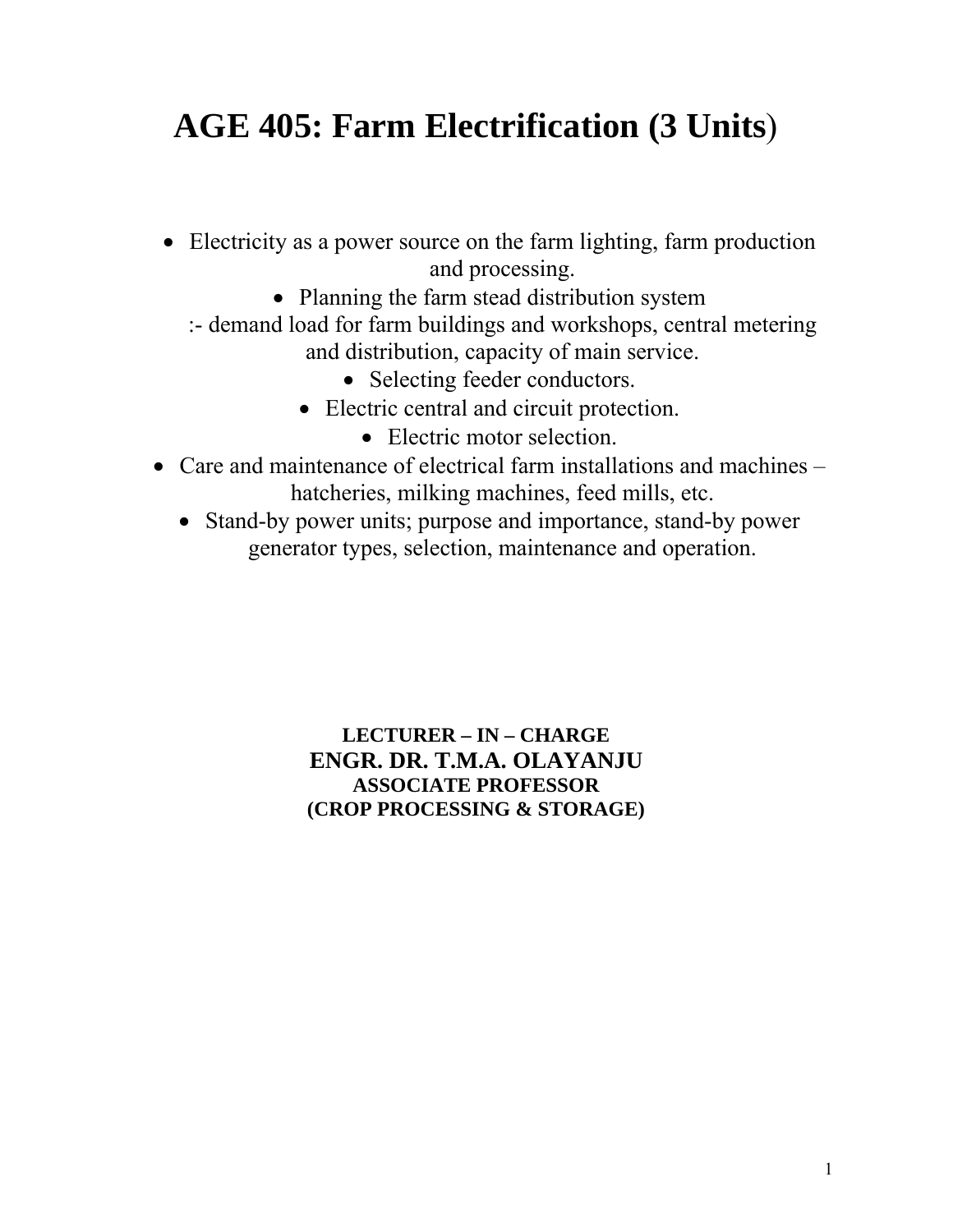# **AGE 405: RURAL ELECTRIFICATION (3 Units)**

### **COURSE BASICS**

**Safety Rules :** Never underrate the danger of electricity in any form even from a battery

- Avoid working on live/hot wire appliances. Disconnect or pull fuses before any operation
- Ground all electric motor and frames of portable and mobile machines
- Do not probe into any appliance with just any screw driver, use the approved type
- Do not touch electrical appliances, switches etc tucked in water
- Avoid touching/holding electric fence
- Check all wires to ensure the connections are well made

### **Generation and flow of electricity using the atomic theory**

Atoms are made of electrons moving and arranged on shells in an orderly manner with 2 in the first shell, 8 in the second…… This is similar to the solar system arrangement as explained by Rutherford theory. The metallic elements mostly have one electrons on the outer shell which makes them loose i.e. Weak binding/attractive force to the protons in the nucleus (have equal positive charges to the negatively charged electrons). When there is an external force these electrons are easily attracted by the force and lost or knocked off their orbit (resulting in inbalance in the +ve and –ve). This result in the atom becoming positively charged (ion). The electrons move in space towards the force and this drift of electron is what is known as flow of electricity. Current is measured in terms of the number of electrons moving through a point at a particular time as defined by Coloumb.

#### **Conductivity and resistance to electricity**

 The electrons when flowing may collide with each other or with the atoms depending on the concentration of the electrons and the ions. The collisions results in the reduction of the number of electrons passing through a particular point at a time. The extent of the reduction in the flow is what is used a s a measure of resistance to flow and vice versa for conductivity

#### **Fluid flow phenomenon**

In a fluid flow, the pressure to convey water up to a higher level is often provided by a pump, or down a slope by gravity from a storage tank. This results in a flow rate through the pipe, the rate is also determined by the extent of the roughness or smoothness of the pipe which determines the resistance to flow i.e friction

 Electricity flow is analogous to this as the VOLTAGE is the pressure produced from a storage device e.g. battery or a generator (pump). These constitute the force attracting or pulling the charges as explained in (a). The rate of flow of the electrons escaping from the charged ions (CURRENT) is analogous to the flow rate of water in the pipe. The friction is the resistance to flow as explained in (b)

### **Heavy machineries**

 Drawing of very high current in heavy machineries at the detriment of other equipment can be prevent by the use of capacitor. Capacitors have two conductive plates separated by dielectric materials which are insulators that doesn't allow the passage of electricity. As shown below when the circuit is off, because the circuit to the capacitor is still closed, the charges are however not able to pass through the insulator but are deposited on the plates as positive and negative charges. This continues until the main circuit is on. During this period, current will flow to the machine from the battery of the main supply. In addition the charges stored are also released to compliment the current drawn from the main circuit to start the equipment.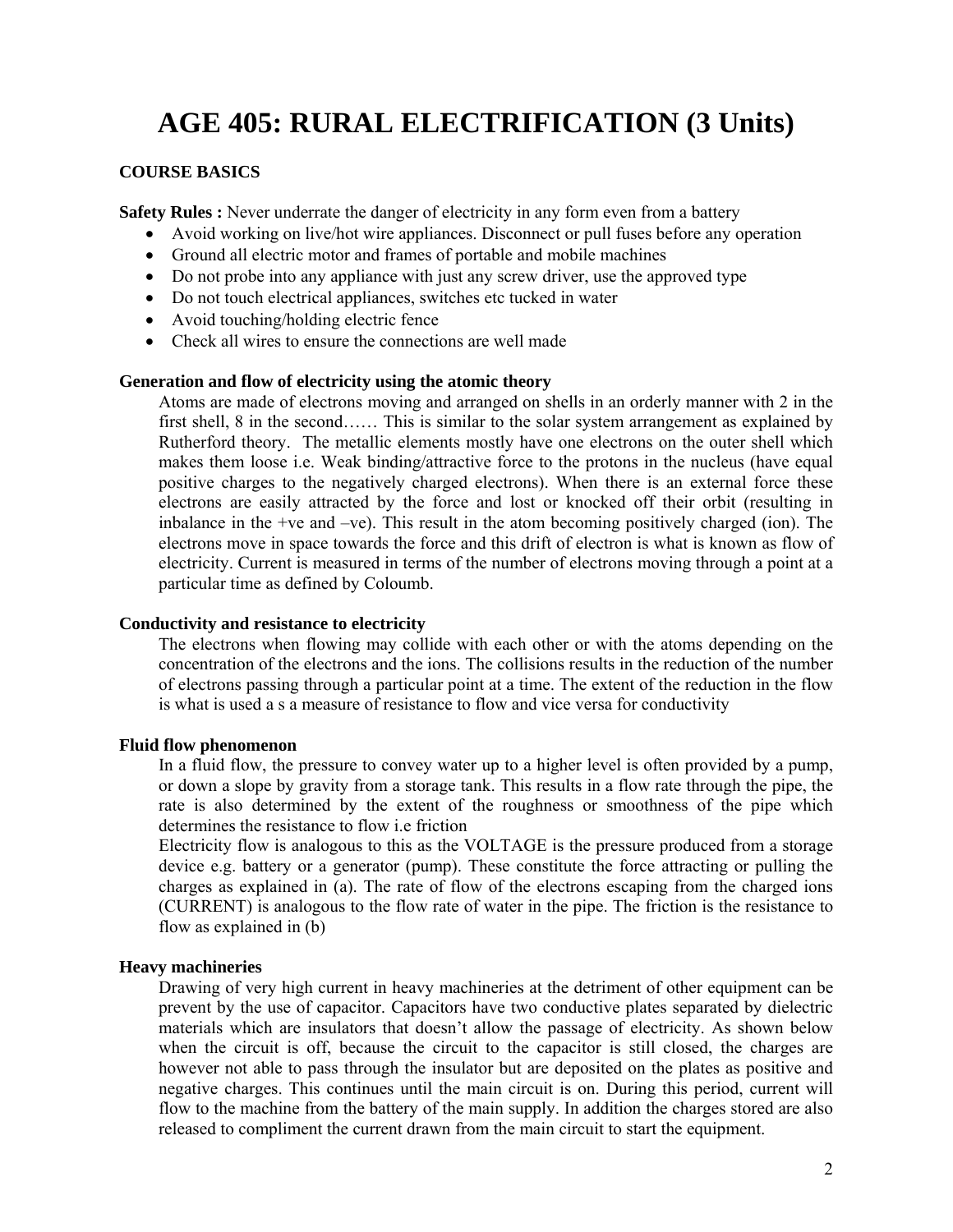# **1.0 Electricity I INTRODUCTION**

Electricity, all the phenomena that result from the interaction of electrical charges. Electric and magnetic effects are caused by the relative positions and movements of charged particles of matter. When a charge is stationary (static), it produces electrostatic forces on charged objects, and when it is in motion it produces additional magnetic effects. So far as electrical effects are concerned, objects can be electrically neutral, positively charged, or negatively charged. Positively charged particles, such as the protons that are found in the nucleus of atoms, repel one another. Negatively charged particles, such as the electrons that are found in the outer parts of atoms, also repel one another (*see* Atom). Negative and positive particles, however, attract each other. This behaviour may be summed up as: like charges repel, and unlike charges attract.

### II ELECTROSTATICS

The electric charge on a body is measured in coulombs (*see* Electrical Units; International System of Units). The force between particles bearing charges  $q_1$  and  $q_2$  can be calculated by Coulomb's law,  $F_{\text{elec}} = \frac{q_1 q_2}{4 \pi \varepsilon r^2}$ 

This equation states that the force is proportional to the product of the charges, divided by the square of the distance that separates them. The charges exert equal forces on one another. This is an instance of the law that every force produces an equal and opposite reaction. (*see* Mechanics: *Newton's Three Laws of Motion*.) The term is the Greek letter pi, standing for the number 3.1415..., which crops up repeatedly in geometry. The term is the Greek letter epsilon, standing for a quantity called the absolute permittivity, which depends on the medium surrounding the charges. This law is named after the French physicist Charles Augustin de Coulomb, who developed the equation.

Every electrically charged particle is surrounded by a field of force. This field may be represented by lines of force showing the direction of the electrical forces that would be experienced by an imaginary positive test charge within the field. To move a charged particle from one point in the field to another requires that work be done or, equivalently, that energy be transferred to the particle. The amount of energy needed for a particle bearing a unit charge is known as the potential difference between these two points. The potential difference is usually measured in volts (symbol V). The Earth, a large conductor that may be assumed to be substantially uniform electrically, is commonly used as the zero reference level for potential energy. Thus the potential of a positively charged body is said to be a certain number of volts above the potential of the Earth, and the potential of a negatively charged body is said to be a certain number of volts below it.

A Electrical Properties of Solids

The first artificial electrical phenomenon to be observed was the property displayed by certain resinous substances such as amber, which become negatively charged when rubbed with a piece of fur or woollen cloth and then attract small objects. Such a body has an excess of electrons. A glass rod rubbed with silk has a similar power; however, the glass has a positive charge, owing to a deficiency of electrons. The charged amber and glass even attract uncharged bodies (*see* Electric Charges *below*).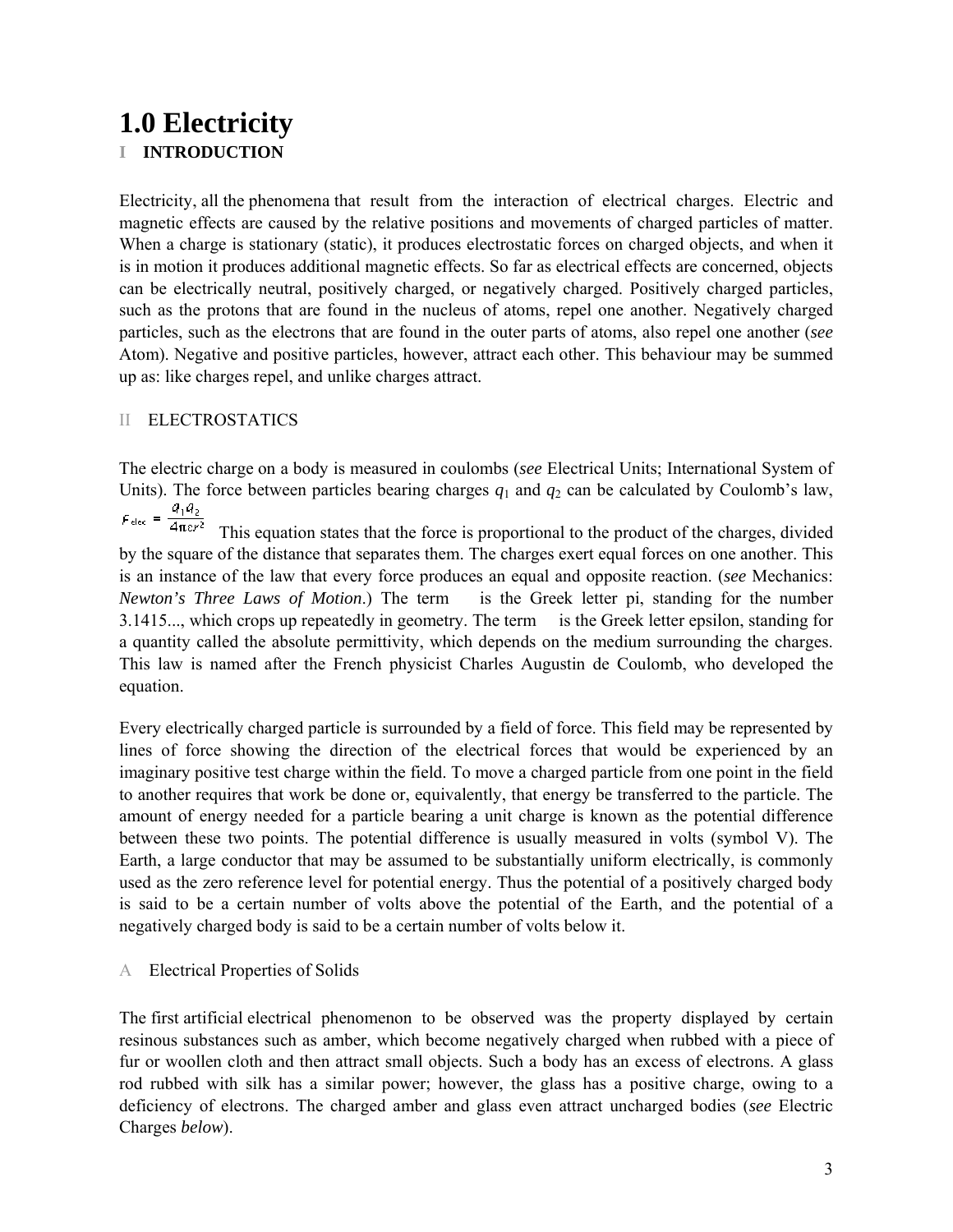Protons lie at the heart of the atom and are effectively fixed in position in solids. When charge moves in a solid, it is carried by the negatively charged electrons. Electrons are easily liberated in some materials, which are known as conductors. Metals, particularly copper and silver, are good conductors. *see* Conductor, Electrical.

Materials in which the electrons are tightly bound to the atoms are known as insulators, nonconductors, or dielectrics. Glass, rubber, and dry wood are examples of these materials.

A third kind of material is called a semiconductor, because it generally has a higher resistance to the flow of current than a conductor such as copper, but a lower resistance than an insulator such as glass. In one kind of semiconductor, most of the current is carried by electrons, and the semiconductor is called n-type. In an n-type semiconductor, a relatively small number of electrons can be freed from their atoms in such a manner as to leave a "hole" where each electron had been. The hole, representing the absence of a negative electron, is a positively charged ion (incomplete atom). An electric field will cause the negative electrons to flow through the material while the positive holes remain fixed. In a second type of semiconductor, the holes move, while electrons hardly move at all. When most of the current is carried by the positive holes, the semiconductor is said to be p-type.

If a material were a perfect conductor, a charge would pass through it without resistance, while a perfect insulator would allow no charge to be forced through it. No substance of either type is known to exist at room temperature. The best conductors at room temperature offer a low (but non-zero) resistance to the flow of current. The best insulators offer a high (but not infinite) resistance at room temperature. Most metals, however, lose all their resistance at temperatures near absolute zero; this phenomenon is called superconductivity.

### B Electric Charges

One quantitative tool used to demonstrate the presence of electric charges is the electroscope. This device also indicates whether the charge is negative or positive and detects the presence of radiation. The device, in the form first used by the British physicist and chemist Michael Faraday, is shown in Figure 1. The electroscope consists of two leaves of thin metal foil  $(a,a)$  suspended from a metal support (b) inside a glass or other non-conducting container (c). A knob (d) collects the electric charges, either positive or negative, and these are conducted along the metal support and travel to both leaves. The like charges repel one another and the leaves fly apart, the distance between them depending roughly on the quantity of charge.

Three methods may be used to charge an object electrically: (1) by contact with another object of a different material (for example, touching amber to fur), followed by separation; (2) by contact with another charged body; and (3) by induction.

Electrical induction is shown in Figure 2. A negatively charged body, *A,* is placed between a neutral conductor, *B,* and a neutral non-conductor, *C.* The free electrons in the conductor are repelled to the side of the conductor away from *A,* leaving a net positive charge at the nearer side. The entire body *B* is attracted towards *A,* because the attraction of the unlike charges that are close together is greater than the repulsion of the like charges that are farther apart. As stated above, the forces between electrical charges vary inversely according to the square of the distance between the charges. In the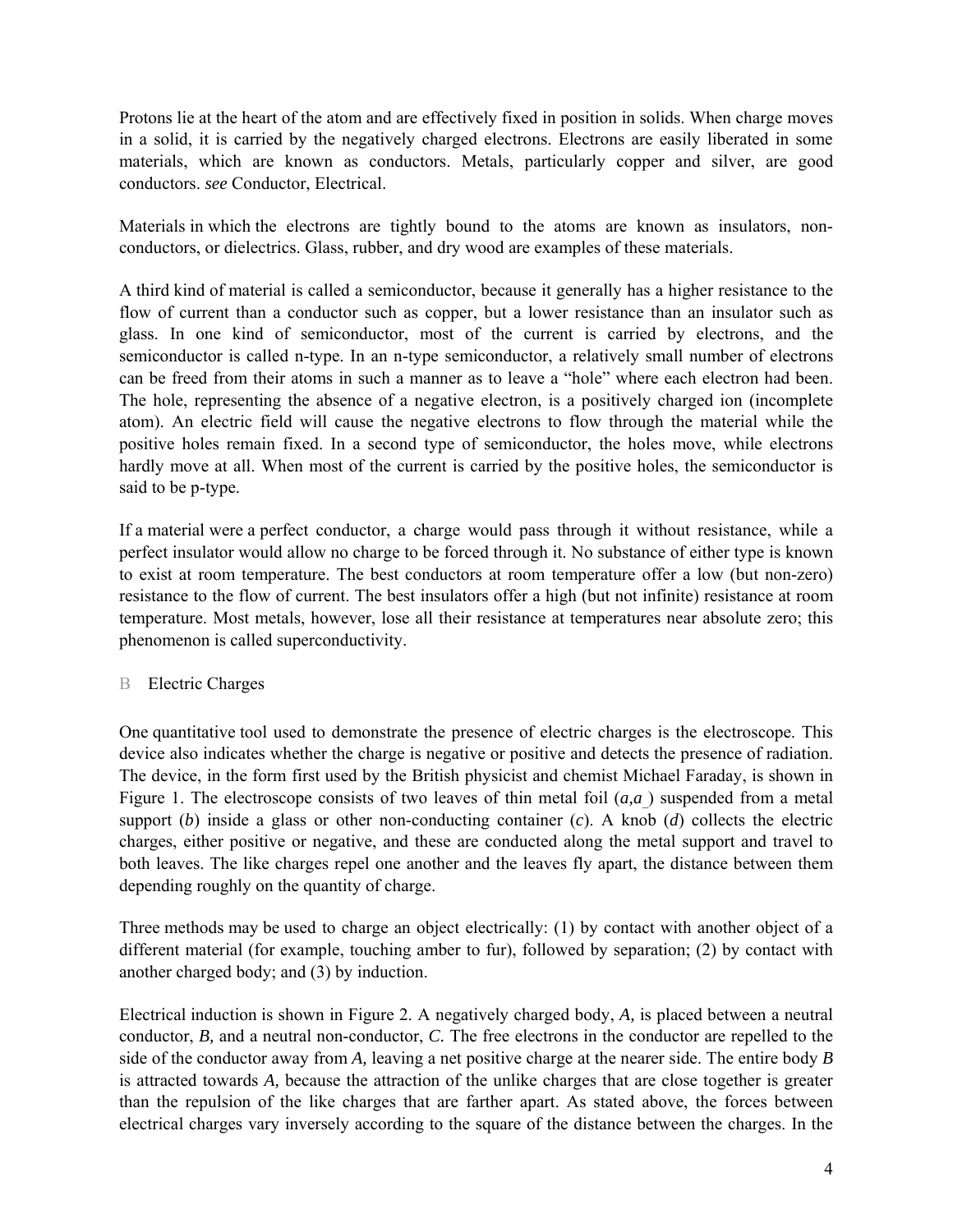non-conductor, *C,* the electrons are not free to move, but the atoms or molecules of the nonconductor are stretched and reoriented so that their constituent electrons are as far as possible from *A;* the non-conductor is therefore also attracted to *A,* but to a lesser extent than the conductor.

The movement of electrons in the conductor *B* of Figure 2 and the reconfiguration of the atoms of the non-conductor *C* give these bodies positive charges on the sides nearest *A* and negative charges on the sides away from *A.* Charges produced in this manner are called induced charges and the process of producing them is called induction.

### III ELECTRICAL MEASUREMENTS

The flow of charge in a wire is called current*.* It is expressed in terms of the number of coulombs per second going past a given point on a wire. One coulomb/sec equals 1 ampere (symbol A), a unit of electric current named after the French physicist André Marie Ampère. *See* Current Electricity *below*.

When 1 coulomb of charge travels across a potential difference of 1 volt, the work done equals 1 joule, a unit named after the English physicist James Prescott Joule. This definition facilitates transitions from mechanical to electrical quantities.

A widely used unit of energy in atomic physics is the electronvolt (eV). This is the amount of energy gained by an electron that is accelerated by a potential difference of 1 volt. This is a small unit and is frequently multiplied by 1 million or 1 billion, the result being abbreviated to 1 MeV or 1 GeV, respectively.

### IV CURRENT ELECTRICITY

If two equally and oppositely charged bodies are connected by a metallic conductor such as a wire, the charges neutralize each other. This neutralization is accomplished by means of a flow of electrons through the conductor from the negatively charged body to the positively charged one. (Electric current is often conventionally assumed to flow in the opposite direction—that is, from positive to negative; nevertheless, a current in a wire consists only of moving negatively charged electrons.) In any continuous system of conductors, electrons will flow from the point of lowest potential to the point of highest potential. A system of this kind is called an electric circuit. The current flowing in a circuit is described as direct current (DC) if it flows continuously in one direction, and as alternating current (AC) if it flows alternately in each direction.

Three interdependent quantities characterize direct current. The first is the potential difference in the circuit, which is sometimes called the electromotive force (emf) or voltage. The second is the rate of current flow. This quantity is usually given in terms of the ampere, which corresponds to a flow of about  $6.24 \times 10^{18}$  electrons per second past any point of the circuit. The third quantity is the resistance of the circuit. Under ordinary conditions all substances, conductors as well as nonconductors, offer some opposition to the flow of an electric current, and this resistance necessarily limits the current. The unit used for expressing the quantity of resistance is the ohm, which is defined as the amount of resistance that will limit the flow of current to 1 ampere in a circuit with a potential difference of 1 volt. The symbol for the ohm is the Greek letter  $\Omega$ , omega. The relationship may be stated in the form of the algebraic equation  $E = I \times R$ , in which *E* is the electromotive force in volts, *I*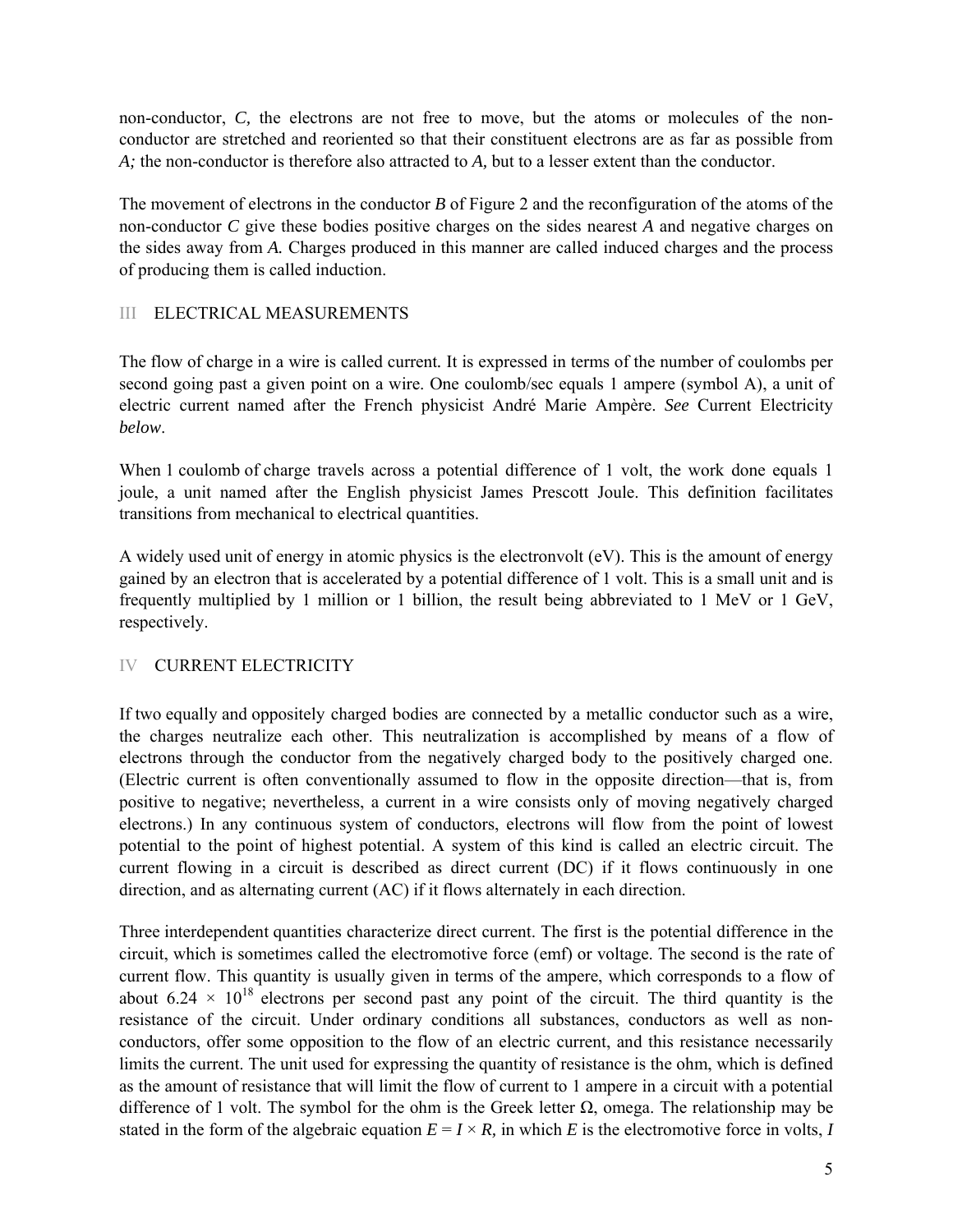is the current in amperes, and *R* is the resistance in ohms. From this equation any of the three quantities for a given circuit can be calculated if the other two quantities are known. Another formulation is  $I = E/R$ . *see* Electric Circuit: Electric Meters.

Ohm's law is the generalization that for many materials over a wide range of circumstances, *R* is constant. It is named after the German physicist Georg Simon Ohm, who discovered the law in 1827.

When an electric current flows through a wire, two important effects can be observed: the temperature of the wire is raised, and a magnet or a compass needle placed near the wire will be deflected, tending to point in a direction perpendicular to the wire. As the current flows, the electrons making up the current collide with the atoms of the conductor and give up energy, which appears in the form of heat. The amount of energy expended in an electric circuit is expressed in terms of the joule. Power is expressed in terms of the watt, which is equal to 1 J/sec. The power expended in a given circuit can be calculated from the equation  $P = E \times I$  or  $P = I^2 \times R$ . Power may also be expended in doing mechanical work, in producing electromagnetic radiation such as light or radio waves, and in chemical decomposition.

### V ELECTROMAGNETISM

The movement of a compass needle near a conductor through which a current is flowing indicates the presence of a magnetic field (*see* Magnetism) around the conductor. When currents flow through two parallel conductors in the same direction, the magnetic fields cause the conductors to attract each other; when the flows are in opposite directions, they repel each other. The magnetic field caused by the current in a single loop or wire is such that the loop will behave like a magnet or compass needle and swing until it is perpendicular to a line running from the north magnetic pole to the south.

The magnetic field about a current-carrying conductor can be visualized as encircling the conductor. The direction of the magnetic lines of force in the field is anticlockwise when observed in the direction in which the electrons are moving. The field is stationary so long as the current is flowing steadily through the conductor.

When a moving conductor cuts the lines of force of a magnetic field, the field acts on the free electrons in the conductor, displacing them and causing a potential difference and a flow of current in the conductor. The same effect occurs whether the magnetic field is stationary and the wire moves, or the field moves and the wire is stationary.

When a current increases in strength, the field increases in strength, and the circular lines of force may be imagined to expand from the conductor. These expanding lines of force cut the conductor itself and induce a current in it in the direction opposite to the original flow. With a conductor such as a straight piece of wire this effect is very slight, but if the wire is wound into a helical coil the effect is much increased, because the fields from the individual turns of the coil cut the neighbouring turns and induce a current in them as well. The result is that such a coil, when connected to a source of potential difference, will impede the flow of current when the potential difference is first applied.

Similarly, when the source of potential difference is removed the magnetic field "collapses", and again the moving lines of force cut the turns of the coil. The current induced under these circumstances is in the same direction as the original current, and the coil tends to maintain the flow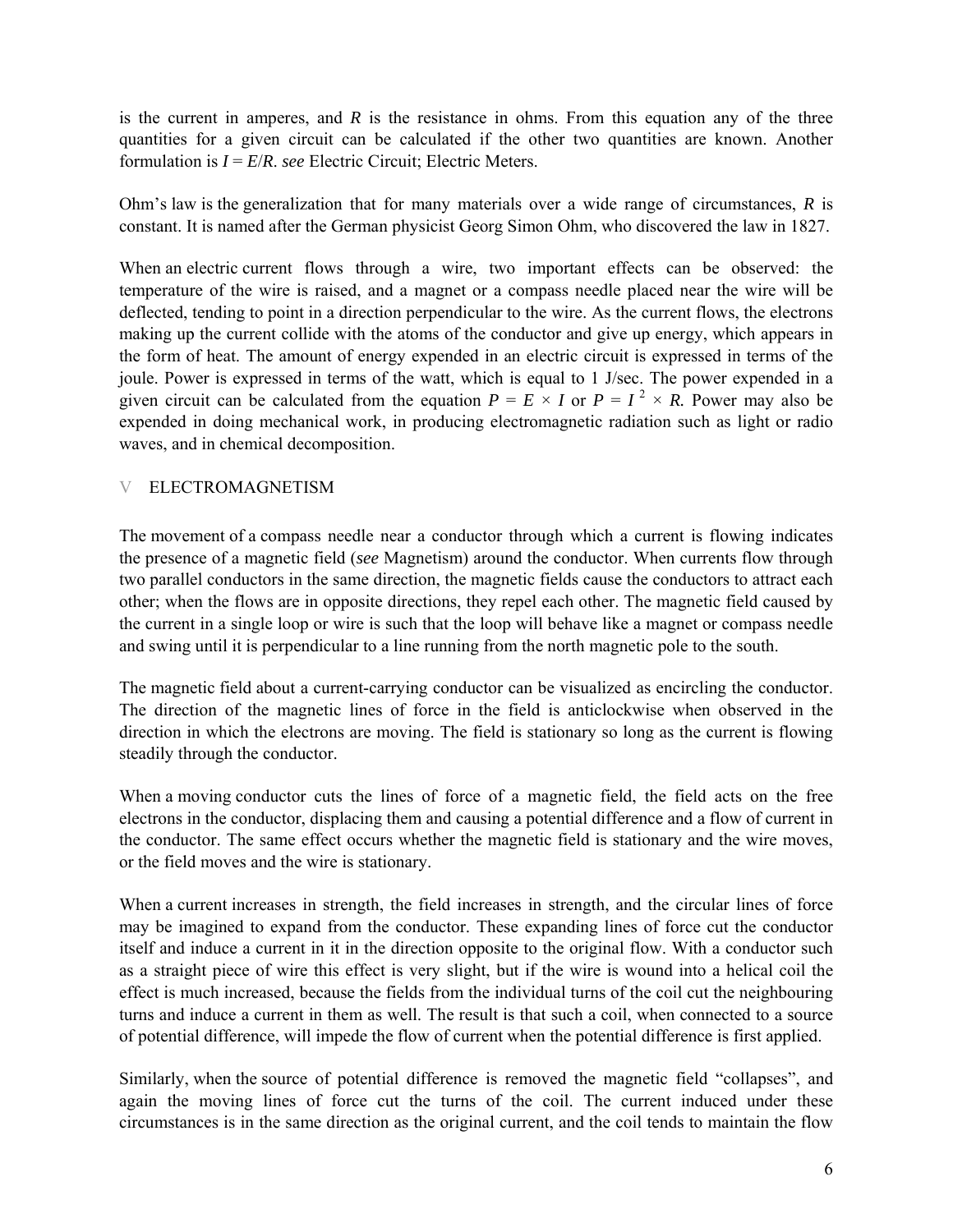of current. Because of these properties, a coil resists any change in the flow of current and is said to possess electrical inertia, or inductance. This inertia has little importance in DC circuits, because it is not observed when current is flowing steadily, but it has great importance in AC circuits. *See*  Alternating Currents *below*.

### VI CONDUCTION IN LIQUIDS AND GASES

When an electric current flows in a metallic conductor, the flow of particles is in one direction only, because the current is carried entirely by electrons. In liquids and gases, however, a two-directional flow is made possible by the process of ionization (*see* Electrochemistry). In a liquid solution, the positive ions move from higher potential to lower; the negative ions move in the opposite direction. Similarly, in gases that have been ionized by radioactivity, by the ultraviolet rays of sunlight, by electromagnetic waves, or by a strong electric field, a two-way drift of ions takes place to produce an electric current through the gas. *see* Electric Arc; Electric Lighting.

### VII SOURCES OF ELECTROMOTIVE FORCE

To produce a flow of current in any electrical circuit, a source of electromotive force or potential difference is necessary. The available sources are: (1) electrostatic machines such as the Van de Graaff generator, which operate on the principle of inducing electric charges by mechanical means ; (2) electromagnetic machines, which generate current by mechanically moving conductors through a magnetic field or a number of fields (*see* Electric Motors and Generators); (3) batteries, which produce an electromotive force through electrochemical action; (4) devices that produce electromotive force through the action of heat (*see* Crystal: Other Crystal Properties; Thermoelectricity); (5) devices that produce electromotive force by the photoelectric effect, the action of light; and (6) devices that produce electromotive force by means of physical pressure—the piezoelectric effect.

### VIII ALTERNATING CURRENTS

When a conductor is moved back and forth in a magnetic field, the flow of current in the conductor will change direction as often as the physical motion of the conductor changes direction. Several electricity-generating devices operate on this principle, and the oscillating current produced is called alternating current. Alternating current has several valuable characteristics, as compared to direct current, and is generally used as a source of electric power, both for industrial installations and in the home. The most important practical characteristic of alternating current is that the voltage or the current may be changed to almost any value desired by means of a simple electromagnetic device called a transformer. When an alternating current passes through a coil of wire, the magnetic field about the coil first expands and then collapses, then expands with its direction reversed, and again collapses. If another conductor, such as a coil of wire, is placed in this field, but not in direct electric connection with the coil, the changes of the field induce an alternating current in the second conductor. If the second conductor is a coil with a larger number of turns than the first, the voltage induced in the second coil will be larger than the voltage in the first, because the field is acting on a greater number of individual conductors. Conversely, if the number of turns in the second coil is smaller, the secondary, or induced, voltage will be smaller than the primary voltage.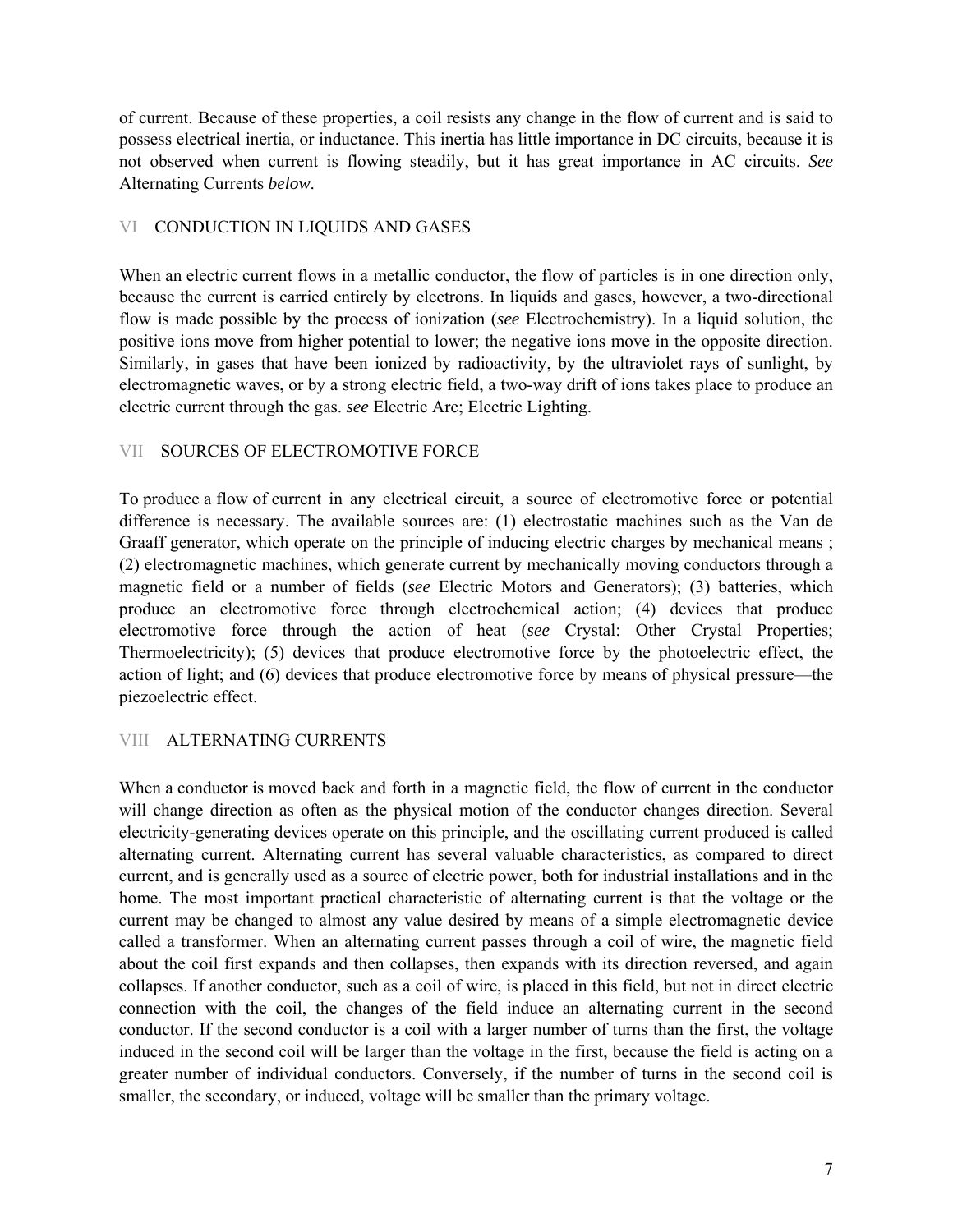The action of a transformer makes possible the economical transmission of current over long distances in electric power systems (*see* Electricity Supply). If 200,000 watts of power is supplied to a power line, it may be equally well supplied by a potential of 200,000 volts and a current of 1 ampere or by a potential of 2,000 volts and a current of 100 amperes, because power is equal to the product of voltage and current. However, the power lost in the line through heating is equal to the square of the current times the resistance. Thus, if the resistance of the line is 10 ohms, the loss on the 200,000-volt line will be 10 watts, whereas the loss on the 2,000-volt line will be 100,000 watts, or half the available power.

The magnetic field surrounding a coil in an AC circuit is constantly changing, and constantly impedes the flow of current in the circuit because of the phenomenon of inductance mentioned above. The relationship between the voltage impressed on an ideal coil (that is, a coil having no resistance) and the current flowing in it is such that the current is zero when the voltage is at a maximum, and the current is at a maximum when the voltage is zero. Furthermore, the changing magnetic field induces a potential difference in the coil, called a back emf, that is equal in magnitude and opposite in direction to the impressed potential difference. So the net potential difference across an ideal coil is always zero, as it must necessarily be in any circuit element with zero resistance.

If a capacitor (or condenser), a charge-storage device, is placed in an AC circuit, the current is proportional to its capacitance and to the rate of change of the voltage across the capacitor. Therefore, twice as much current will flow through a 2-farad capacitor as through a 1-farad capacitor. In an ideal capacitor the voltage is exactly out of phase with the current. No current flows when the voltage is at its maximum because then the rate of change of voltage is zero. The current is at its maximum when the voltage is zero, because then the rate of change of voltage is maximal. Current may be regarded as flowing through a capacitor even if there is no direct electrical connection between its plates; the voltage on one plate induces an opposite charge on the other, so, when electrons flow into one plate, an equal number always flow out of the other. From the point of view of the external circuit, it is precisely as if electrons had flowed straight through the capacitor.

It follows from the above effects that if an alternating voltage were applied to an ideal inductance or capacitance, no power would be expended over a complete cycle. In all practical cases, however, AC circuits contain resistance as well as inductance and capacitance, and power is actually expended. The amount of power depends on the relative amounts of the three quantities present in the circuits.

### IX HISTORY

The fact that amber acquires the power to attract light objects when rubbed may have been known to the Greek philosopher Thales of Miletus, who lived about 600 BC. Another Greek philosopher, Theophrastus, in a treatise written about three centuries later, stated that this power is possessed by other substances. The first scientific study of electrical and magnetic phenomena, however, did not appear until AD 1600, when the researches of the English doctor William Gilbert were published. Gilbert was the first to apply the term electric (Greek *elektron,* "amber") to the force that such substances exert after rubbing. He also distinguished between magnetic and electric action.

The first machine for producing an electric charge was described in 1672 by the German physicist Otto von Guericke. It consisted of a sulphur sphere turned by a crank on which a charge was induced when the hand was held against it. The French scientist Charles François de Cisternay Du Fay was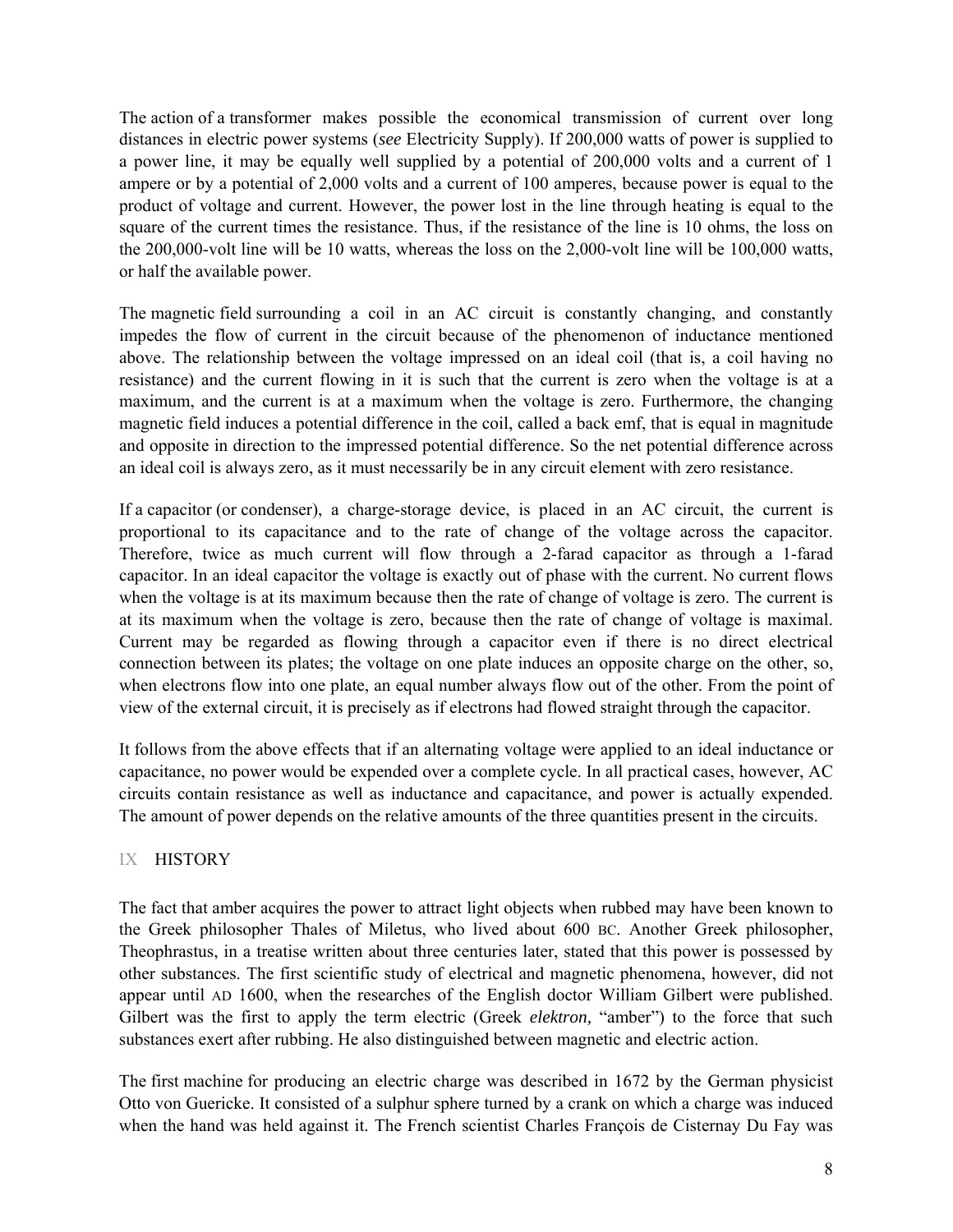the first to make clear the two different types of electric charge: positive and negative. The earliest form of condenser, the Leyden jar, was developed in 1745. It consisted of a glass bottle with separate coatings of tinfoil on the inside and outside. If either tinfoil coating was charged from an electrostatic machine, a violent shock could be obtained by touching both foil coatings at the same time.

Benjamin Franklin spent much time in electrical research. His famous kite experiment proved that the atmospheric electricity that causes the phenomena of lightning and thunder is identical with the electrostatic charge on a Leyden jar. Franklin developed a theory that electricity is a single "fluid" existing in all matter, and that its effects can be explained by excesses and shortages of this fluid.

The law that the force between electric charges varies inversely with the square of the distance between the charges was proved experimentally by the British chemist Joseph Priestley about 1766. Priestley also demonstrated that an electric charge distributes itself uniformly over the surface of a hollow metal sphere, and that no charge and no electric field of force exists within such a sphere. Coulomb invented a torsion balance to measure accurately the force exerted by electrical charges. With this apparatus he confirmed Priestley's observations and showed that the force between two charges is also proportional to the product of the individual charges. Faraday, who made many contributions to the study of electricity in the early 19th century, was also responsible for the theory of lines of electrical force.

The Italian physicists Luigi Galvani and Alessandro Volta conducted the first important experiments in electrical currents. Galvani produced muscle contraction in the legs of frogs by applying an electric current to them. In 1800 Volta demonstrated the first electric battery. The fact that a magnetic field exists around an electric current was demonstrated by the Danish scientist Hans Christian Oersted in 1819, and in 1831 Faraday proved that a current flowing in a coil of wire can induce electromagnetically a current in a nearby coil. About 1840 James Prescott Joule and the German scientist Hermann von Helmholtz demonstrated that electric circuits obey the law of conservation of energy and that electricity is a form of energy.

An important contribution to the study of electricity in the 19th century was the work of the British mathematical physicist James Clerk Maxwell, who proposed the idea of electromagnetic radiation and developed the theory that light consists of such radiation. His work paved the way for the German physicist Heinrich Hertz, who produced and detected electromagnetic waves in 1886, and for the Italian engineer Guglielmo Marconi, who in 1896 harnessed these waves to produce the first practical radio signalling system.

The electron theory, which is the basis of modern electrical theory, was first advanced by the Dutch physicist Hendrik Antoon Lorentz in 1892. The charge on the electron was first accurately measured by the American physicist Robert Andrews Millikan in 1909. The widespread use of electricity as a source of power is largely due to the work of such pioneering American engineers and inventors as Thomas Alva Edison, Nikola Tesla, and Charles Proteus Steinmetz. *See also* Electronics.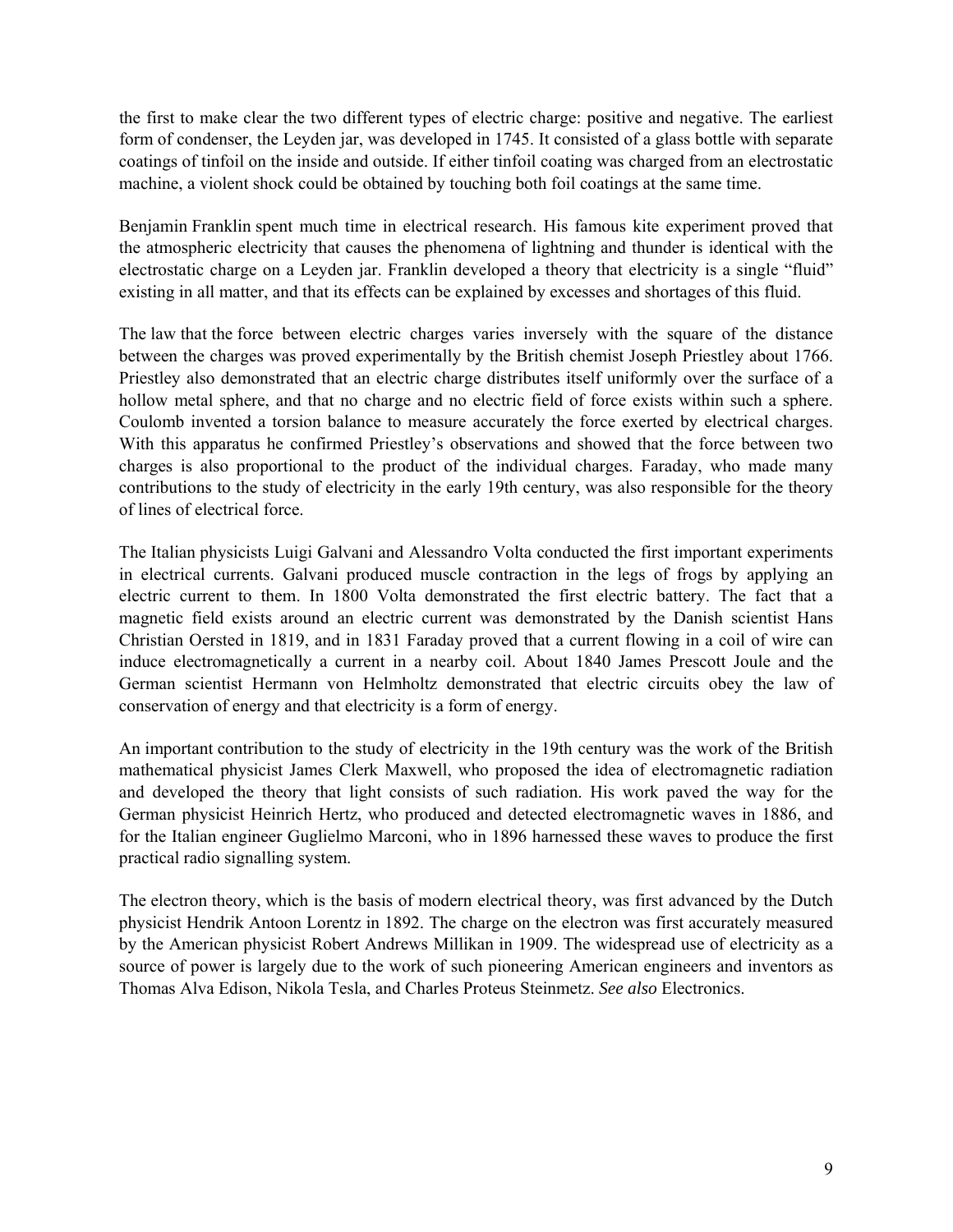## **2.0 Electricity Generation**

### I INTRODUCTION

Electricity Generation, is the process of converting energy stored in fuels or drawn from the environment into electrical energy. It embraces numerous complex technologies.

Energy appears in nature in two forms, disordered and ordered (*see* Physics: *The Second Law of Thermodynamics*). The disordered form, of which heat is a prime example, can be converted into other forms, such as mechanical energy, through a heat engine. Typical heat engines are piston engines, as used in cars, or gas turbines, as used in jet aircraft. The efficiency of practical heat engines is rather low—in general, less than 40 per cent. This means that less than 40 per cent of the energy output from the engine is in a useful form.

The ordered form of energy, of which mechanical and electrical energy are prime examples, is "highgrade" energy, as one type can be converted to other types at nearly 100 per cent efficiency. For example, electrical energy can be converted into mechanical energy in a motor at an efficiency of over 90 per cent.

### II THE ADVANTAGES OF ELECTRICITY

The reasons why electricity is universally employed as a medium of energy transfer and use are that: (1) It can be efficiently transported from generators to the point of use in the consumer's premises through a simple-to-install network of wires. (2) It can be converted at high efficiency into heat, mechanical, and chemical energy. It powers electronic devices. It provides light. (3) It is instantly controllable at the point of use—it takes only a flick of a switch to turn an electrical device on or off.

### III GENERATING STATIONS

Traditionally electrical energy has been produced in power stations using fossil or nuclear fuels.

In a typical coal-fired power station the coal is ground to fine powder in a mill, mixed with preheated air and blown into a furnace, where it burns like a gas. The furnace, or boiler, is the largest structure in a power station, as its walls are lined with several kilometres of water pipes which are designed to extract as much heat as possible from the burning fuel. The hot gases boil the water in the pipes and convert it into high-pressure, high-temperature steam. Afterwards, the low-temperature gases are forced through dust extractors to collect as much of the ash as possible. In modern stations they pass through specialized equipment to extract the environmentally harmful sulphur products of combustion. Finally, the flue gases are forced up a tall chimney stack and discharged into the atmosphere.

The steam generated by the boiler is supplied to a turbine, in which its heat energy is converted into mechanical energy by making a shaft rotate. It is here that the inefficiency of heat engines takes its toll. The low-temperature, low-pressure steam at the output of the turbine has to be condensed into water and pumped back into the boiler to close the cycle. Large quantities of cooling water are needed for this task—perhaps 230,000 cubic metres (50.6 million gallons) per hour for a 2,000 MW station (1 MW equals 1 megawatt). If the power station is built on a river estuary, the river can supply the water; otherwise, the cooling water has to be recycled. Cooling towers enable this to be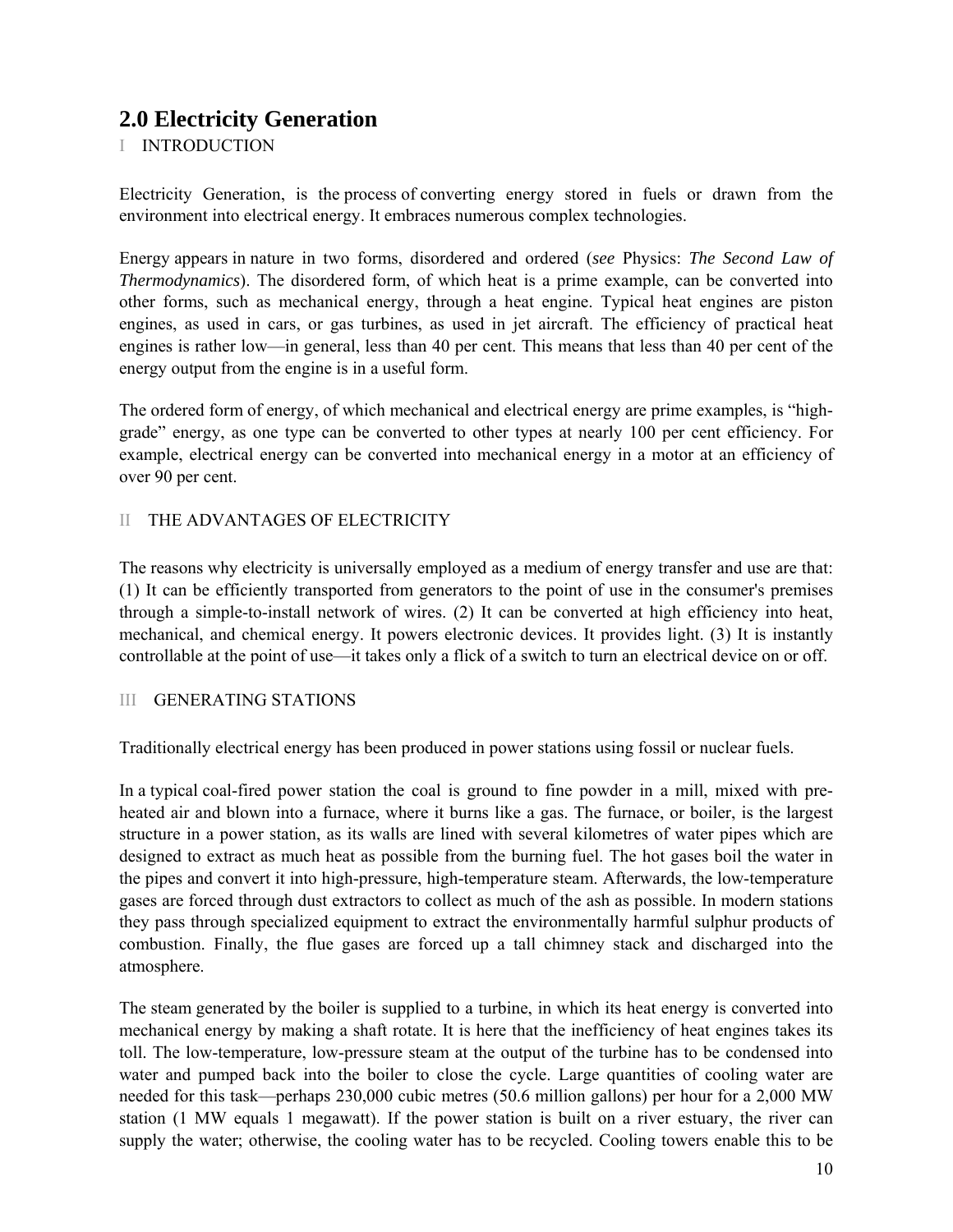done by getting rid of the waste heat into the atmosphere. Only relatively small amounts of make-up water are required to replace the water lost through evaporation.

Stations fired with oil or gas operate in essentially the same way as a coal-fired station. In a nuclear power station, however, heat is generated in the core of the reactor through the breakdown of a fissionable material such as uranium. The heat is carried away by a coolant liquid or gas, which is then used to raise steam in the manner already described. There are a large number of reactor designs, using different coolants and reactor structures. The rate of reaction is controlled by a set of rods made of a material that absorbs neutrons. These rods can quickly be lowered into the core to shut the reactor down in emergencies. A "biological shield", consisting of concrete several metres thick, surrounds the reactor to protect operators from the core, which is intensely radioactive. (*See*  Nuclear Energy.)

Recently a new type of gas-fired power station, known as the combined-cycle gas turbine (CCGT) station, has been very popular with electricity companies. It uses two stages of energy extraction from the fuel, allowing overall efficiencies to approach 55 per cent. The gas is first burnt in a gas turbine to generate electricity. The exhaust gases from the turbine are then used as in a conventional power station to raise steam for further electricity generation.

A turbine driven by steam or gas is coupled to the rotor of an electrical generator, which consists of a solid steel cylinder with a winding that carries direct current and spins at 3,000 revolutions per minute. Because of the current flowing through it, the rotor becomes a strong electromagnet. The stationary part of the electrical generator, the stator, carries three windings. The rotating magnetic flux induces alternating voltages in these "three-phase" windings. These alternating voltages have a frequency of 50 Hz (hertz, cycles per second). The electrical power produced in an external circuit is proportional to the product of voltage and current. Thus the mechanical power input from the turbine is converted into electrical power output at the generator. The conversion efficiency here is nearly 100 per cent.

### IV PROBLEMS OF ELECTRICAL GENERATION

Electrical energy is the lifeblood of all industrialized societies, central to the maintenance of their standards of living, and it is essential to developing countries if they are to escape from poverty. The problem is that in the long term all fossil and nuclear fuels have a limited availability. Predictions range from 40 to 60 years for gas and oil to 200 years for coal at the current rate of consumption (*see*  Energy Supply, World). A more pressing problem at present is that the burning of coal, oil, and gas is producing a number of by-products that are harmful to the environment. The accumulation of carbon dioxide, the most important greenhouse gas, over the last few decades is believed to be responsible for increasing the Earth's surface temperature. The majority of scientists specializing in this area believe that if we continue on our present path severe climatic changes may occur in a few decades.

### V SOURCES OF ELECTRICAL ENERGY

If the use of fossil fuels is to be curbed, the only alternatives available are nuclear energy and renewable energy. After the Chernobyl accident, some scientists believe that the risks involved in nuclear power may not be acceptable. The creation of radioactive waste that will have to be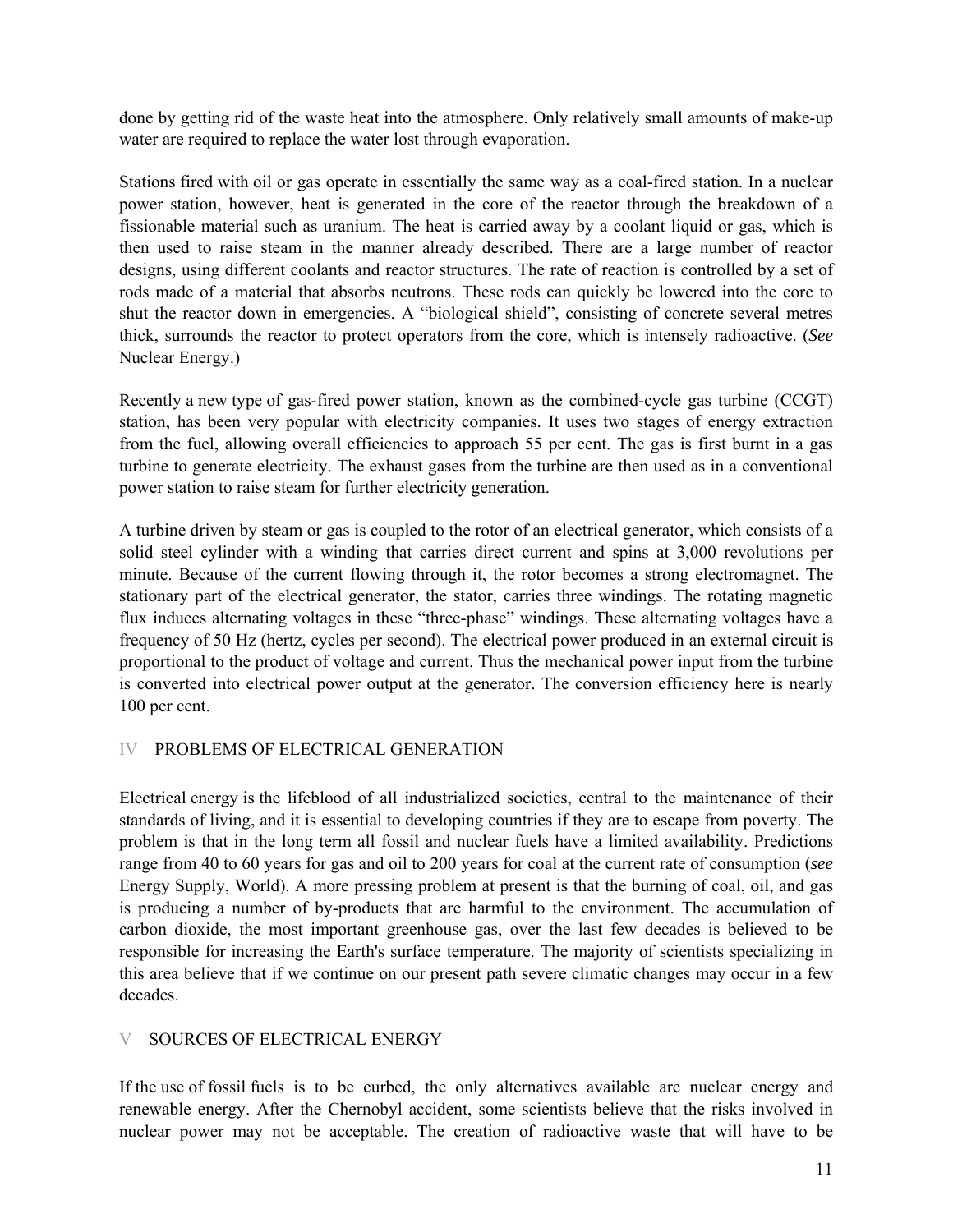contained for many centuries is also felt to be an unfair legacy to our descendants. Other scientists believe that to prevent climatic changes we will have to put up with these risks. In contrast, renewable energy is environmentally very clean, though not problem-free.

The total amount of energy received by the Earth in light from the Sun is immense—more in fifteen minutes than humanity consumes in one whole year. Only a fraction of this is usable, but this fraction could provide a hundred times our energy needs. At present the most promising renewable sources are those from wind, Sun, water, and biofuels. The principal disadvantage of many renewables is aesthetic. This is simply because those renewable energies are so "dilute" that very large or numerous installations are needed to collect the energy. This is particularly true of solar and wind energy.

A wind farm is a group of wind turbines that converts part of the kinetic energy of the wind into electricity. The wind slows down as it passes through the rotating blades of the turbines, and the energy it loses (about 40 per cent) is converted by the turbine into mechanical and then electrical energy, which is fed into the electricity grid.

In photovoltaic devices, sunlight falls on special semiconductor material, which converts about 15 per cent of the sunlight energy directly into DC electricity (direct, or one-way, current). This has to be converted into AC (alternating current) before it is fed into the mains.

In water-driven systems the kinetic energy of falling water is first converted into the mechanical energy of turbines and then into electrical energy (*see* Hydro-Power). The process is reversed in pumped-storage schemes, in which water is pumped into reservoirs electrically at times when demand for electrical power is at a minimum. The water is allowed to flow out of the reservoir at peak times, driving generators and supplementing the electrical supply. This enables the power station to keep running at a more uniform level, which is especially important in the case of nuclear energy plants.

In some power stations, heat is produced by burning rubbish or the methane gas produced by the decomposition of waste in tips. Others use "biofuels": waste matter from agricultural processes, or wood from the regular coppicing of purpose-grown plantations.

If the development of renewable energy is seriously pursued, it is likely that power systems of the future will consist of a diversity of small generating units using these varied technologies, rather than the cathedral-like power stations of today. *See also*Energy Conservation: *Electricity Generation*.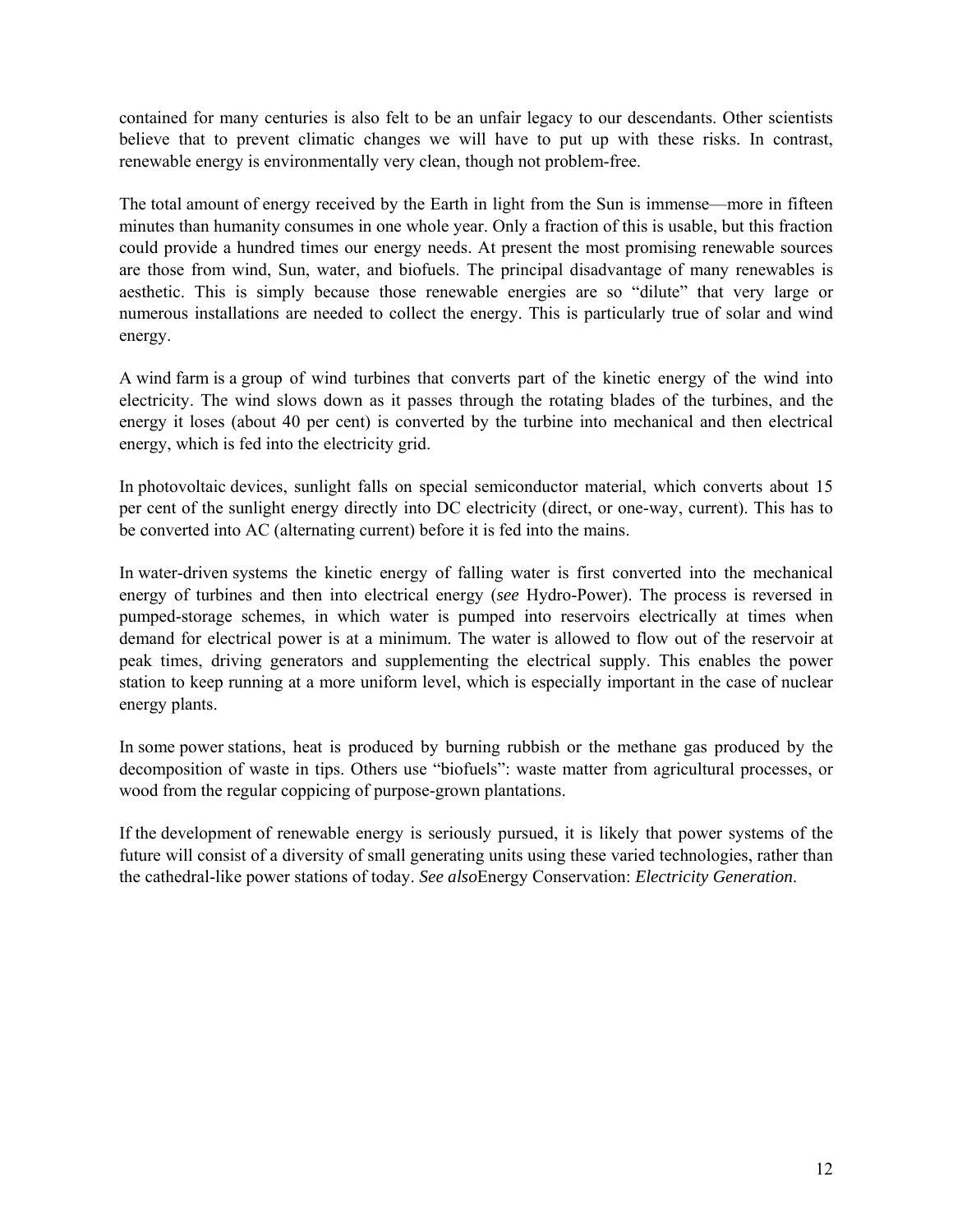# **3.0 Electricity Supply**

I INTRODUCTION

Electricity Supply is delivery of electrical energy from generating stations to consumers.

The supply system must provide the electrical energy to consumers at fixed voltage, with minimum transport cost, and with high reliability.

After gradual development over the last hundred years, the complex electricity supply systems of today are capable of satisfying these requirements most of the time.

### II CHOICE OF VOLTAGE

The electrical power delivered by a transmission line is proportional to the product of its voltage relative to earth and the current. The power loss in the line is given by the product of the line resistance and the current squared,  $W = I^2 R$ . It follows that to transport a given amount of electrical energy over long distances as efficiently as possible it is necessary to do it at the lowest possible current and the highest possible voltage. However, the higher the voltage adopted, the further the transmission line must be kept from people and from the ground, the taller must be the pylons that carry the line, and the broader the right of way that the line occupies. This increases the capital cost of the line. Hence, as in all engineering problems, a compromise has to be sought between the rising capital costs as the voltage is increased and the rising running costs as the voltage is decreased. For a given power level there is a specific voltage that results in a minimum overall cost.

In the United Kingdom a range of specific voltages have been adopted to cover adequately various levels of power transmission. These include 11 kV, 33 kV, 66 kV, 132 kV, 275 kV, and 400 kV (1 kV, or kilovolt, is 1,000 volts).

At generating stations electricity is produced at a voltage in the range 20 to 30 kV. For long-distance transport this voltage is transformed up to 275 kV or 400 kV. In other countries, with very long transmission distances, the voltage may be raised to 1,000 kV. The power system component that steps up the voltage is a transformer, one of the most fundamental electromagnetic devices.

The remote end of the long-distance "supergrid" line terminates in a bulk-power sub-station some distance from the periphery of a large load centre, such as a city. At the sub-station the voltage is stepped down to a "sub-transmission" level of 132 kV (in the UK) and through multiple overhead lines is distributed over rural areas to a number of strategic points on the outskirts of the city. There the voltage is reduced further to the primary distribution level of 33 kV or 11 kV, and eventually to the secondary distribution level of 415 V for use by consumers. In Britain the distribution is through underground cables, freeing towns and cities of the pylons that are often seen on the Continent and in the United States. Industrial consumers, depending on their size, may be supplied at the 11 kV or 33 kV level.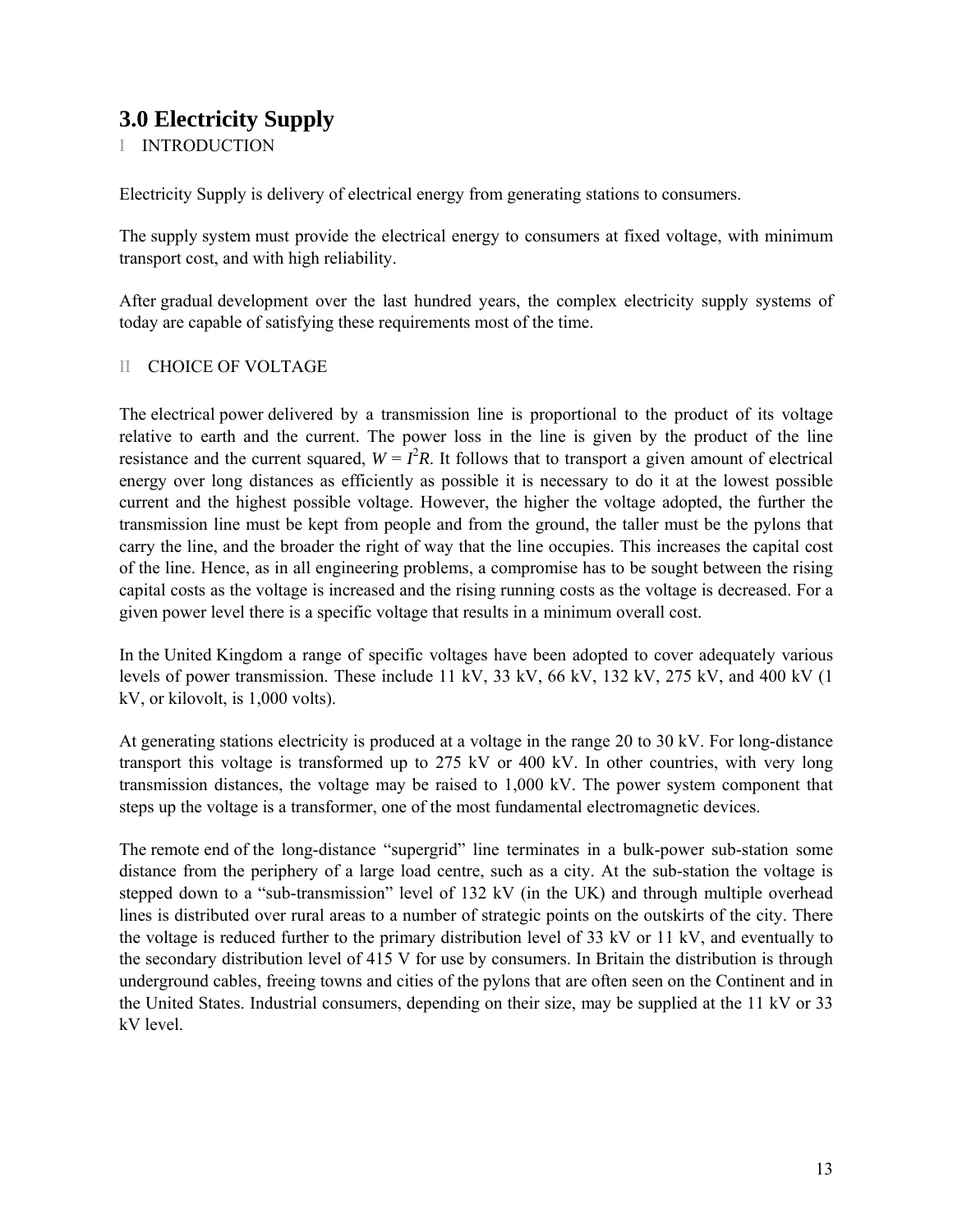### III ALTERNATING CURRENT

Electricity is generated, transmitted, and used in the form of three-phase alternating current (AC). The current strength of AC electricity oscillates sinusoidally at 50 Hz (1 Hz, or hertz, is 1 cycle per second) in most countries but at 60 Hz in the United States. Generators provide three such varying voltage outputs, delayed by one third of a cycle with respect to each other. The reason for this complexity is that generators, transmission lines, and motors can be designed to operate most efficiently when working with this three-phase AC. Additionally, and most importantly, transformers work only with AC. Householders are supplied from one of the phases of the three-phase system. Its voltage is nominally 230 V to ground.

### IV FREQUENCY STABILITY

The frequency of the mains supply is maintained at 50 Hz with great precision. The frequency is a sensitive indicator of the balance between input and output power in the network. A drop in frequency indicates that the demand is greater than the supply. This indicates to the generating stations that they should connect more generating units to the system to supply the increasing demand. A rise in frequency indicates that the demand is dropping and generating units are shut down to preserve the balance. This "commitment" of units on and off the system is one of the important functions of the generating companies. Because of the delays involved in commitment, the companies attempt to predict the demand variations through load-forecasting.

### V VOLTAGE STABILITY

One important task of the supply system is to provide consumers with electricity at constant voltage. All industrial and household electric appliances are designed to operate at a constant voltage. For example, a light bulb is designed to consume, say, 100 W (watts) at 240 V. If the voltage is increased, by even a small margin, the coiled filament will overheat and melt. Conversely, if the voltage drops below the nominal value the lamp will not provide its intended light output. Electricity companies have a variety of means of maintaining the voltage supplied to consumers within statutory **limits** 

### VI RELIABILITY OF SUPPLY

Reliability is ensured through a complex protection system built into the transmission network. A typical malfunction of a network is the collapse of a pylon, owing to the weight of snow combined with the forces exerted by very high winds. The physical contact of the transmission lines, a "short" circuit", causes large currents to flow in the system, which, unless checked, would damage other equipment, such as transformers and generators.

The protection system has numerous detectors dispersed throughout the system. It trips faulty components by means of switches, known as circuit-breakers, which are located at strategic points throughout the network.

Circuit-breakers are often used to protect household circuits, too, but the cheapest and most reliable protection device is the fuse, which "blows" (burns out) if the current passing through the fuse to an appliance exceeds the fuse rating, thus protecting the wiring network.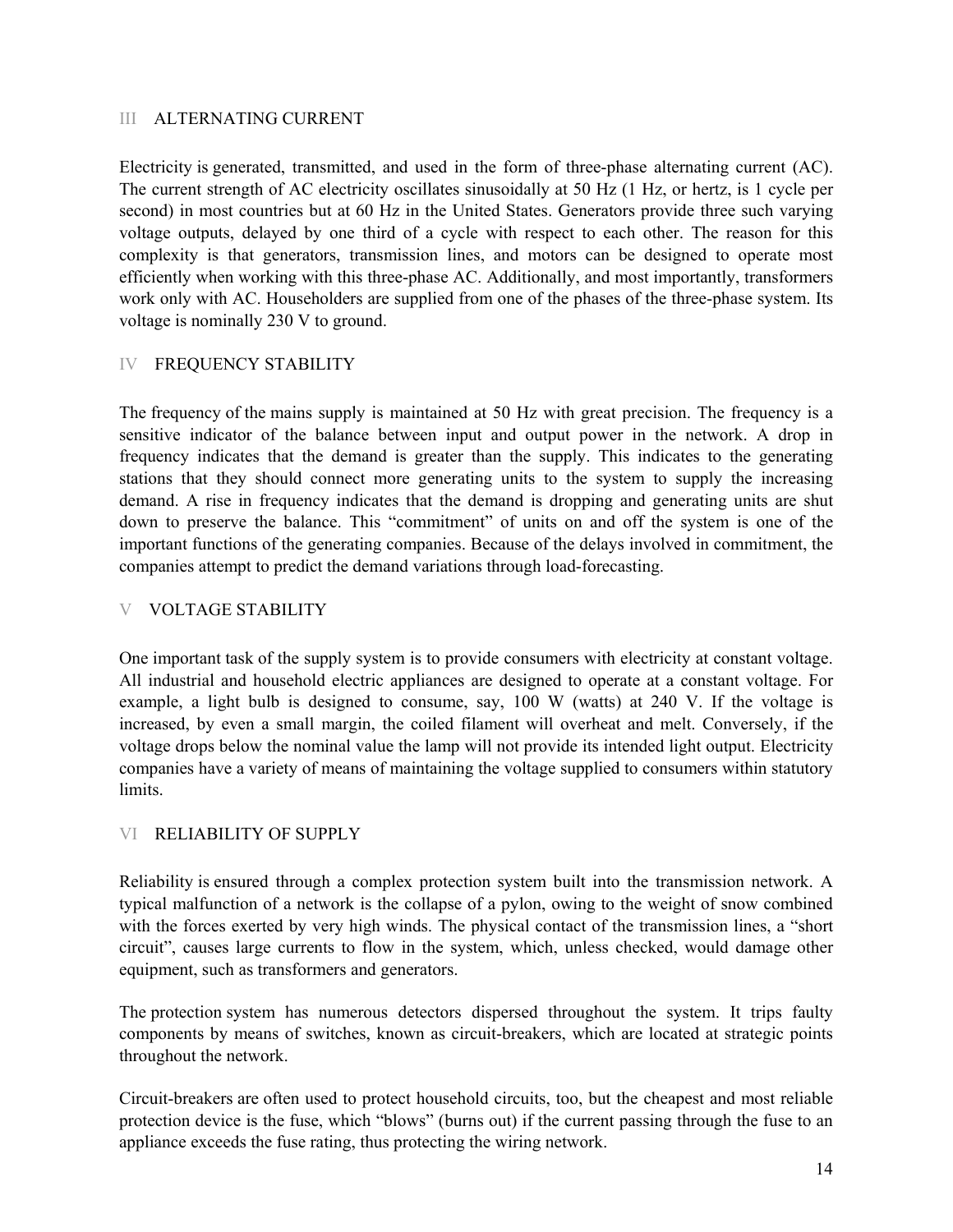### **4.0 DOMESTIC ELECTRICITY**

Domestic electricity is that electricity which is supplied to homes under specific conditions of current and voltage. Voltage, measured in volts (V), causes electric current, measured in amperes (A), to flow in a conducting material such as copper wire. For practical and commercial reasons a "harmonized" 230-V system is used in homes in member countries of the European Union. In the United States, domestic voltage is 120 V. Various sizes of cable are used, depending on the circuit requirements. Typically these are: 6 A for lighting; 16 A for water heaters; 32 A for sockets (the "ring main"); 40 A for ovens; 63 A for showers.

Electric current flows when a circuit is continuous and unbroken—for example, when a switch is closed to the "on" position, enabling an electrical appliance to be operated. Because conductors carry electric current, they must be insulated in order to prevent potentially fatal contact with them. The usual insulating material is PVC (polyvinylchloride), a plastic that is flexible and mechanically strong, and can be made thick enough to prevent a short-circuit between the conductor and any adjacent metal parts.

For identification purposes, insulation is colour-coded. In the permanent "hidden" house wiring, "live" cables are coloured red and are used for the supply to the appliance. Neutral cables are coloured black and are used to complete the circuit from the appliance back to the supply. A third cable, identified by green and yellow stripes, is used to connect the exposed metallic parts of the appliance to earth, so that if a fault develops in the appliance, any small fault current will flow to earth, and the exposed parts will remain at earth potential. If there is a more serious fault, the current flowing to earth will operate a protective device. The three cables are grouped together and further insulated by a grey PVC outer covering. Flexible cables running from an appliance to its plug are also colour-coded. The live cable is brown, the neutral one is blue, and the earth is again green and yellow.

Electric current can cause fires in property, and electric shock to human beings and animals. Fires are caused by overloading circuits—attempting to take more current from the circuit than it is designed to support. Electric shock is experienced when current passes through a living body. The result is, at best, an unpleasant experience; or burns (which can be both external and internal), or death.

While a current of a few amperes is sufficient to cause a fire, voltages in excess of 50 V and current in excess of 50 mA (1 mA, or milliampere, is one-thousandth of an ampere) can prove fatal to human beings. (A 25-V shock for domestic pets can be fatal.)

Consequently, the electrical installations in homes require some form of protection to safeguard property and lives. This is the function of the consumer unit, which is used to divide the incoming electrical current between circuits, each carrying an appropriate current, and to provide protection in each individual circuit against the hazards of shock and fire. Protection devices are designed to sense the development of a dangerous situation and operate to cut off the electrical supply to that circuit before the danger reaches an unacceptable level.

Such protective devices include miniature circuit-breakers (MCBs), which prevent circuits from being overloaded; and residual-current devices (RCDs), which protect against earth faults, which can cause an electric shock. An earth fault is a condition in which current flows to earth through a conducting pathway, which could be a human body.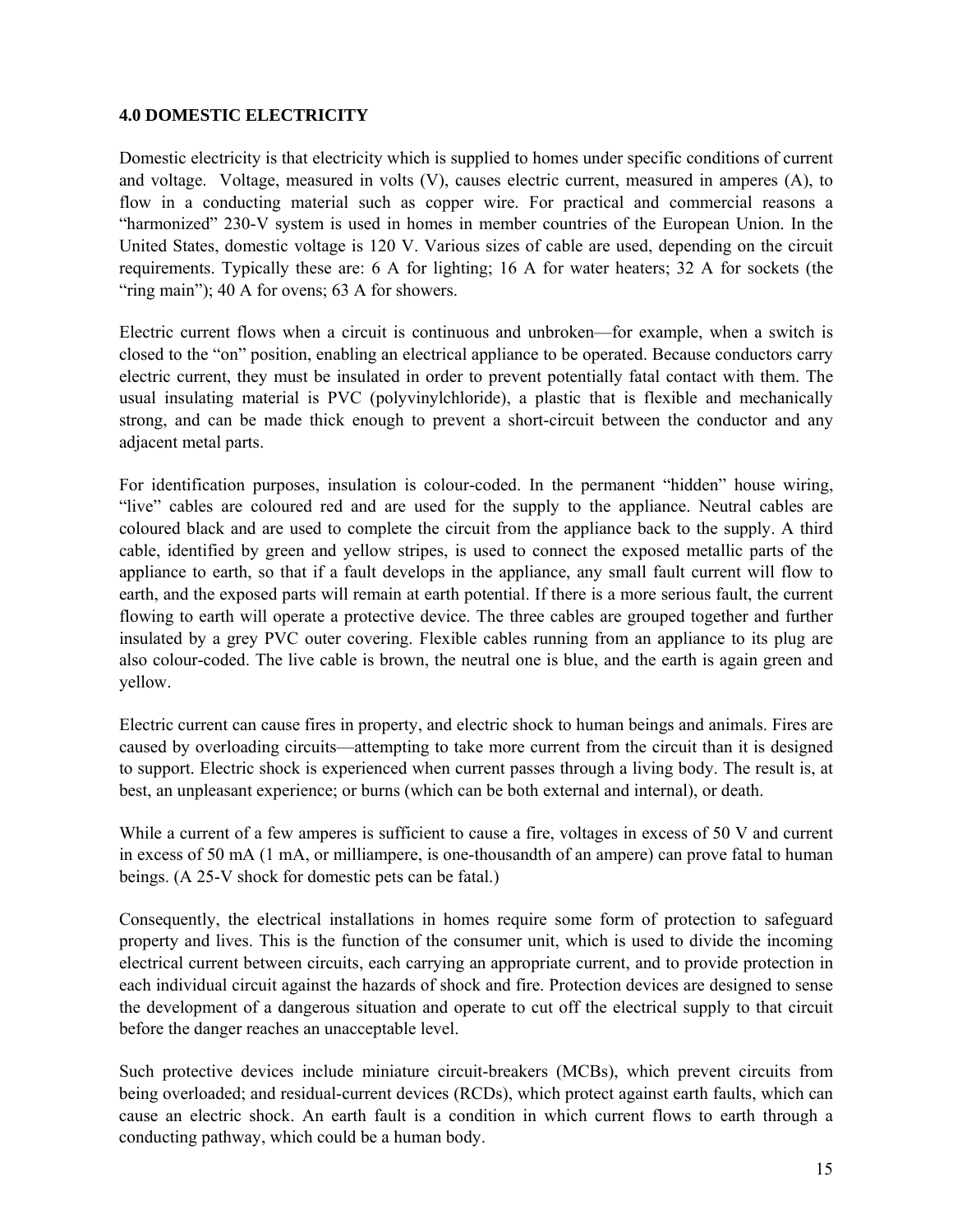Consumer units with these protective devices have superseded outdated fuseboards, although many older properties still have fuseboards (*see* Fuse).

Some appliances do not include an earth wire. This is because the appliances are double-insulated to prevent accidental contact with the live parts inside. It is a legal requirement in the United Kingdom for appliances to be supplied with a 13 A plug connected. These plugs have rectangular pins and are fitted with a fuse in order to protect the appliance from damage. It is essential that the correct rating of fuse is used.

The power used by an appliance (the rate at which it consumes energy) is measured in watts (W). The amount of power used by a particular appliance must be shown on it. Appliances rated up to 720 W must be protected by a 3-A fuse; between 720 W and 1,200 W by a 5-A fuse; and from 1,200 W to 3,000 W by a 13-A fuse.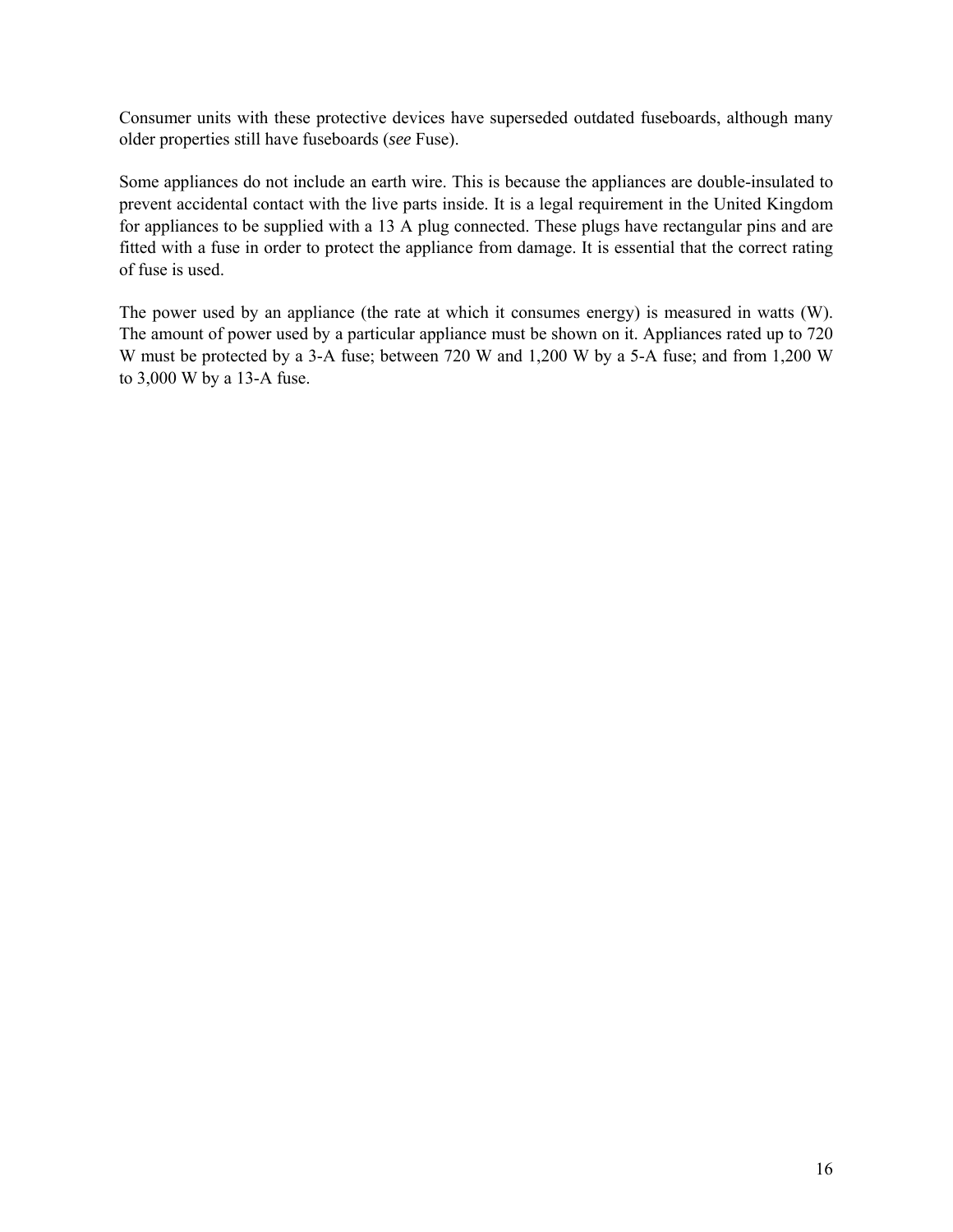## **EXAMPLES**

### **Electrical consumption**

Determine the cost of using the following appliances for the period indicated. Use PHCN domestic rate

- i. 2000W water heater for 3 hours
- ii. Sixty 60W bulbs in a poultry from 7pm till 7am for a month.
- iii. An hammer mill with 2000W electric motor in a feedmill. It is normally operated non-stop only during official government working hours for 22 days in a month.

### **Solution**

- $2000x3 = 6000W$ Hr = 6KW Hr @  $\cancel{\text{N4}}$ .00 per KW-Hr =  $\cancel{\text{N}}$  24.00
- 60 x 12Hrs x 30 days = 21600 WHr ; 21.6 x 4 KW-Hr =  $\cancel{\text{N}}$  86.40
- 2000W x 8 Hrs x 22 days = 352000 WHr; 352 x 4 KW-Hr =  $\frac{\text{N}}{4}$  14,808.00

### **Work that can be done with 1KWhr of electricity**

Types of work possible with 1kW-Hr electricity

- (i. ) Pumping 20 Litres or 500 gallons of water
- (ii) Milking 20 cows
- (iii) Cooling 40 Litres of water or milk for one day
- (iv) Shelling corn of 778.69 kg at a moisture content of 13% wet basis
- (v) Heating 16 Litres of water
- (vi) Running a tool grinder for 3 hours

#### **Examples**

1. Wire guage No 10 on the American Wire Guage has a current carrying capacity of 30A and a resistance of 0.9998 Ohm per 330 m. Calculate the voltage drop and the power loss if the wire is used to transmit power from a poultry house to the feed store which is about 0.33km away.

The current carrying capacity is over 330 m which is  $also = 0.33$ Km Voltage drop = IR = 30A x  $0.998\Omega$  = 29.94 V Power loss  $I = I^2 R = (30)^2 \times 0.998 = 892W$ 

2. During the operations in a feedmill, the meter disk makes 8.5 rev in 30 seconds. The meter  $K = 0.6$  Watt/rev. What is the energy consumption? Calculate the monthly cost of operating the feedmill if the production capacity is an average of 3 bags/minute for a requirement of 1360 bags per day. The PHCN Industrial tariff rate is N8.00 per KWhr.

| Speed of rotation                                        | $=$          | $8.5$ rev $/30$ sec,                        |                                      |  |
|----------------------------------------------------------|--------------|---------------------------------------------|--------------------------------------|--|
| meter constant, K                                        | $=$ $\qquad$ | $0.6W$ /rev                                 |                                      |  |
| Energy                                                   | $=$          | Power x time (hr)                           |                                      |  |
| Speed of rotation (rev per Hr)                           |              |                                             | $= 8.5 \times 3600/30 = 1020$ rev/hr |  |
|                                                          |              |                                             |                                      |  |
| <b>Energy consumption</b> = $K$ (W/rev) x Speed (Rev/hr) |              |                                             | $= 0.6 \times 1020 = 612$ W/hr       |  |
| $Rate = 3 \text{ bags/min}$                              |              |                                             |                                      |  |
| Daily production = $1350$ bags/day                       |              |                                             |                                      |  |
| Daily operation time                                     |              | $= 1350/3$                                  |                                      |  |
|                                                          |              | $= 450$ min/day $= 450/60 = 7.5$ hr/day     |                                      |  |
| Daily power consumption                                  |              | $= 7.5$ hr x 0.612Kw $= 4.59$ KWhr          |                                      |  |
| Monthly consumption                                      |              | $= 4.59 \times 30$                          | $= 137.7$ KWhr                       |  |
| Tariff                                                   |              | $= N 8.00$ per KWhr                         |                                      |  |
| Total cost                                               |              | $= 137.7 \times 8.00 =$ N1,101.60 per month |                                      |  |
|                                                          |              |                                             |                                      |  |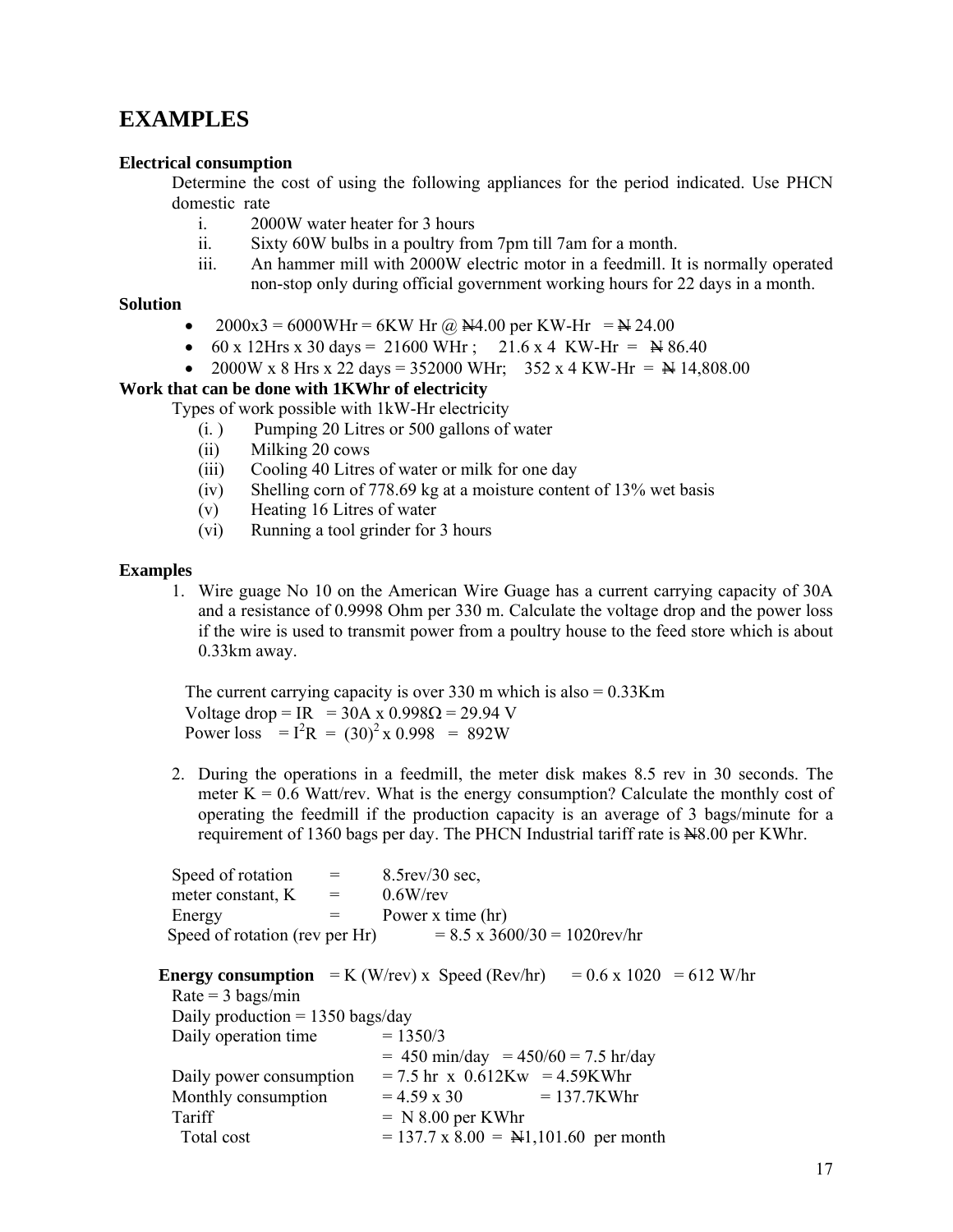- 3. In a farm settlement, there are 5 pepper grinders using 2kW electric motor; 20 households (each with 12, 60W light bulbs; 5, 13A sockets; 2, 15A sockets; 2, 5A, sockets; 3, electric ceiling fans 20W); two saw mills each consuming 5kW; a feedmill (20kW), a livestock farm (20kW), palm oil processing mill (50kW), 2 cassava processing centres (15Kw each), Village market/recreation centre and hall (100kW).
	- i. Calculate the amount the PHCN will be realising from the settlement on a monthly basis assuming an average 8 operating hours for all the users. (PHCN TARRIF  $=$ N4.00 per kW-Hr)
	- ii. As the only Agricultural Engineer in your states Rural Electrification Board, justify the reason why you are recommending that the 300kVA transformer in use should be changed.

| S/No           | <b>Description</b> | N <sub>0</sub> | <b>Current</b> | <b>Voltage</b> | <b>Power</b><br>(kW) | No of<br>household | <b>Total</b><br>power<br>(kW) |
|----------------|--------------------|----------------|----------------|----------------|----------------------|--------------------|-------------------------------|
| 1              | Grinder            | 5              |                |                | $\overline{2}$       |                    | 10                            |
| $\overline{2}$ | Light bulbs        | 12             |                |                | 0.06                 | 20                 | 14.4                          |
| 3              | Socket             | 5              | 13             | 240            | 3.12                 | 20                 | 312                           |
| $\overline{4}$ | Socket             | $\overline{2}$ | 15             | 240            | 3.6                  | 20                 | 144                           |
| 5              | Socket             | $\overline{2}$ | 5              | 240            | 1.2                  | 20                 | 48                            |
| 6              | Fan                | 3              |                |                | 0.02                 |                    | 0.06                          |
| 7              | Saw mill           | $\overline{2}$ |                |                | 5                    |                    | 10                            |
| 8              | Feed mill          |                |                |                | 20                   |                    | 20                            |
| 9              | Livestock farm     |                |                |                | 20                   |                    | 20                            |
| 10             | Palm oil mill      | 1              |                |                | 50                   |                    | 50                            |
| 11             | Cassava Processing |                |                |                |                      |                    |                               |
|                | Centre             | $\overline{2}$ |                |                | 15                   |                    | 30                            |
| 12             | Village Centre     | 1              |                |                | 100                  |                    | 100                           |
|                |                    |                |                |                |                      | <b>TOTAL</b>       | 758.46                        |

iii. Recommend and appropriate transformer to the Board.

i. Power consumption is calculated in  $kW-Hr = Total Power x$  time of use Daily Power consumption =  $758.46 \times 8 = 6064$  kW-Hr Monthly PC =  $6064 \times 30 = 181,920$ At  $\cancel{\text{A}}$  4.00 per kW-Hr, total monthly earning = 181,920 x 4 =  $\cancel{\text{A}}$ 727,680.00

ii. With a power consumption of 758.46 kW, the 300kVA 300kW is grossly inadequate at peak load

iii. A transformer of 1000KVA is recommended for immediate installation while plan should be on the pipeline for one with a higher capacity to take care of development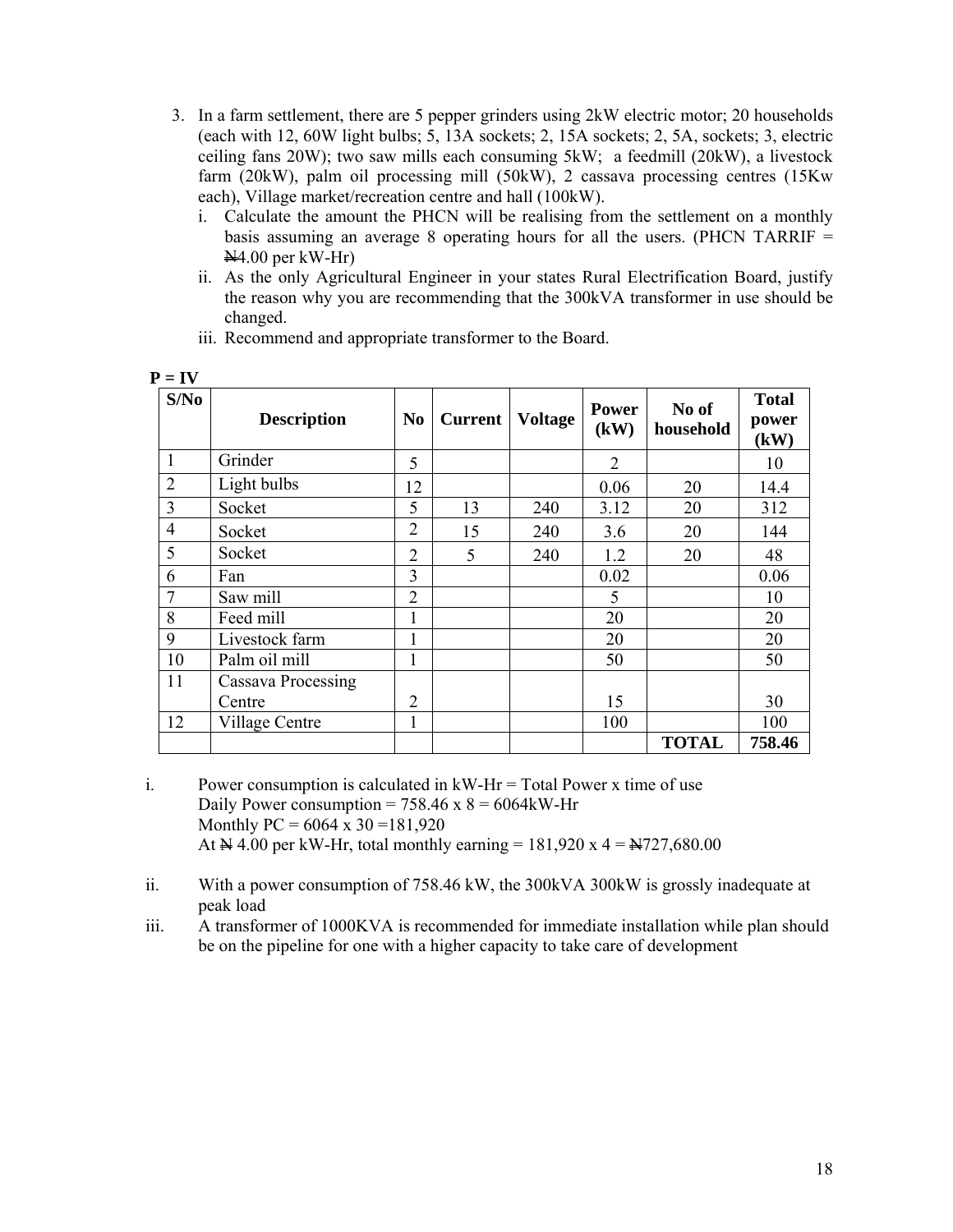4. a. Differentiate between the terms "Total Connected Load (TCL)" and "Probable Maximum Load (PML)".

Total Connected Load (TCL) - is the load rating of an appliance or a system which it carries/supplies when operated throughout the day. This is the load consumed by the appliance during operations. etc

Probable Maximum Load (PML) – is the resulting load consumed when an appliance is operated only when needed i.e. effective period of service. etc

b. Design the interior lighting system using "LUMEN method" for the fertilizer store with a floor dimension of 8m x 15m using Tungsten Lamp. Take  $E = 50$  lux,  $Hm = 3$ , Coeff of utilization (C) for RI of 1.74 for medium surface = 0.55, Maintenance factor (M) = 0.7

> Minimum service value of illumination for fertilizer store,  $E = 50$  lux Area (A)  $= 8 \times 15 = 120 \text{m}^2$

Using Tungsten lamp of 200W From Table 10,  $\text{Hm} = 3.0$ 

Room Index  $= 8 \times 15 / (3.0(8 + 15)) = 1.74$ 

Using dispersive reflections for the lamp

From Table 11, Coeff of utilization (C) for RI of 1.74 for medium surface =  $0.55$  by interpolation on the table

From Table 9 Cleaning at average frequency for average surface, maintenance factor  $(M) = 0.7$ Installed flux therefore  $= \text{EA}/\text{CM} = 50 \times 120/(0.55 \times 0.7)$  $= 15584$  lumens Maximum spacing is given as  $3/2$  (Hm) = 1.5 x 3 = 4.5 Arrangement using this spacing gives  $?$ ???? = 2 across, 3 along Checking the selected lumen No of bulbs = no bulbs along x no of bulbs across =  $6$ Lumens per bulb = Installed flux  $\div$  no of bulbs = 15584  $\div$ 6 = 2597 Is this equal, less or greater than the lumen for the 200W Yes this is equivalent for 200W (with 2720lumens).

If less then OK or select the appropriate bulb with the lumen and calculate the new arrangement if higher select the appropriate bulb with the lumen and calculate the new arrangement

**You are at liberty to select other types of lamp with justification hence all the our answers may not necessarily be the same. The arrangement is also dependent on the selection made.**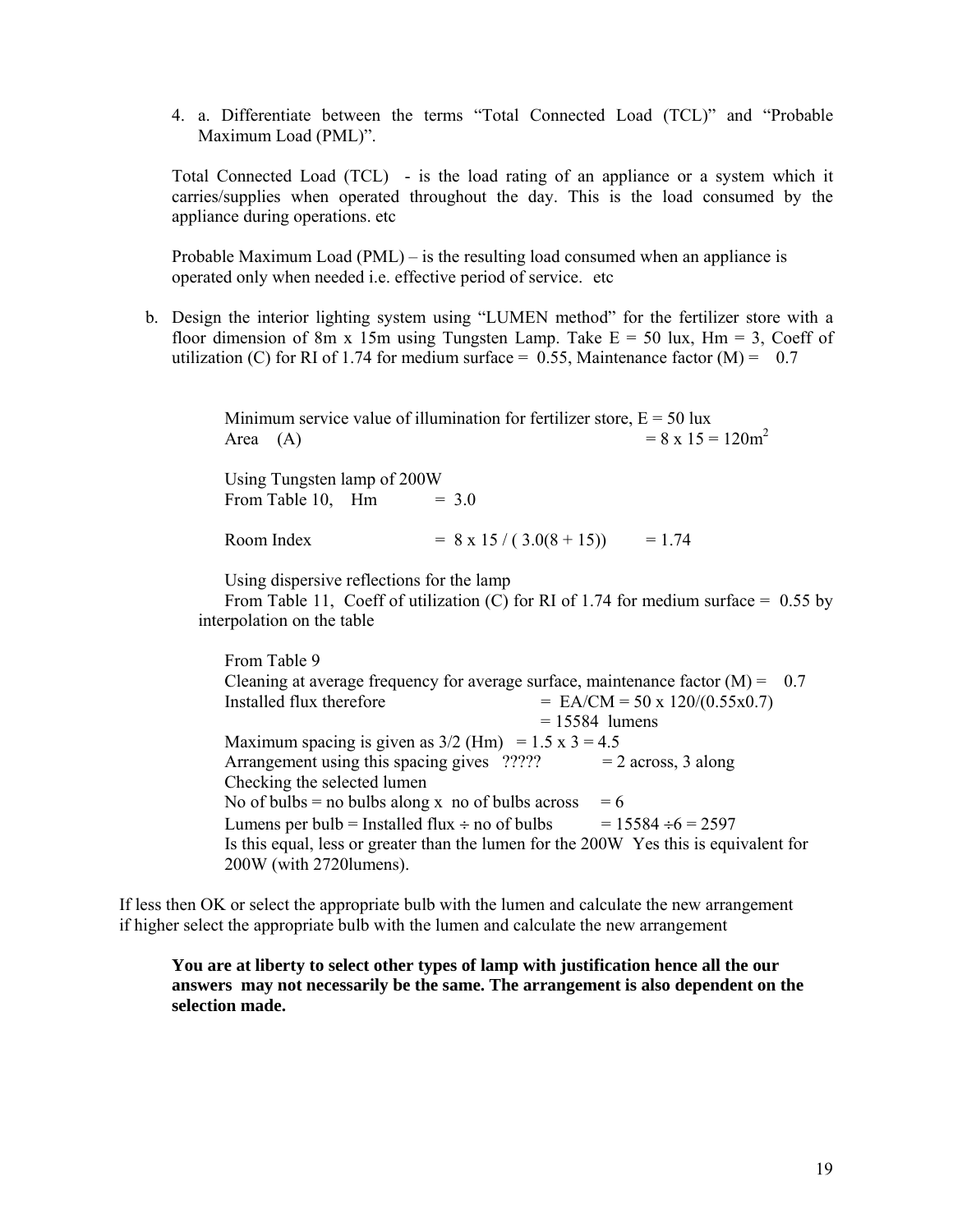a. The Farmstead layout shown in Figure 1 with the total connected loads for each unit indicated is the layout design developed by the UNAAB AGENG Consultancy Unit for an integrated farm for production and processing of selected arable crops for export. This is to be sited in all the states of the federation.

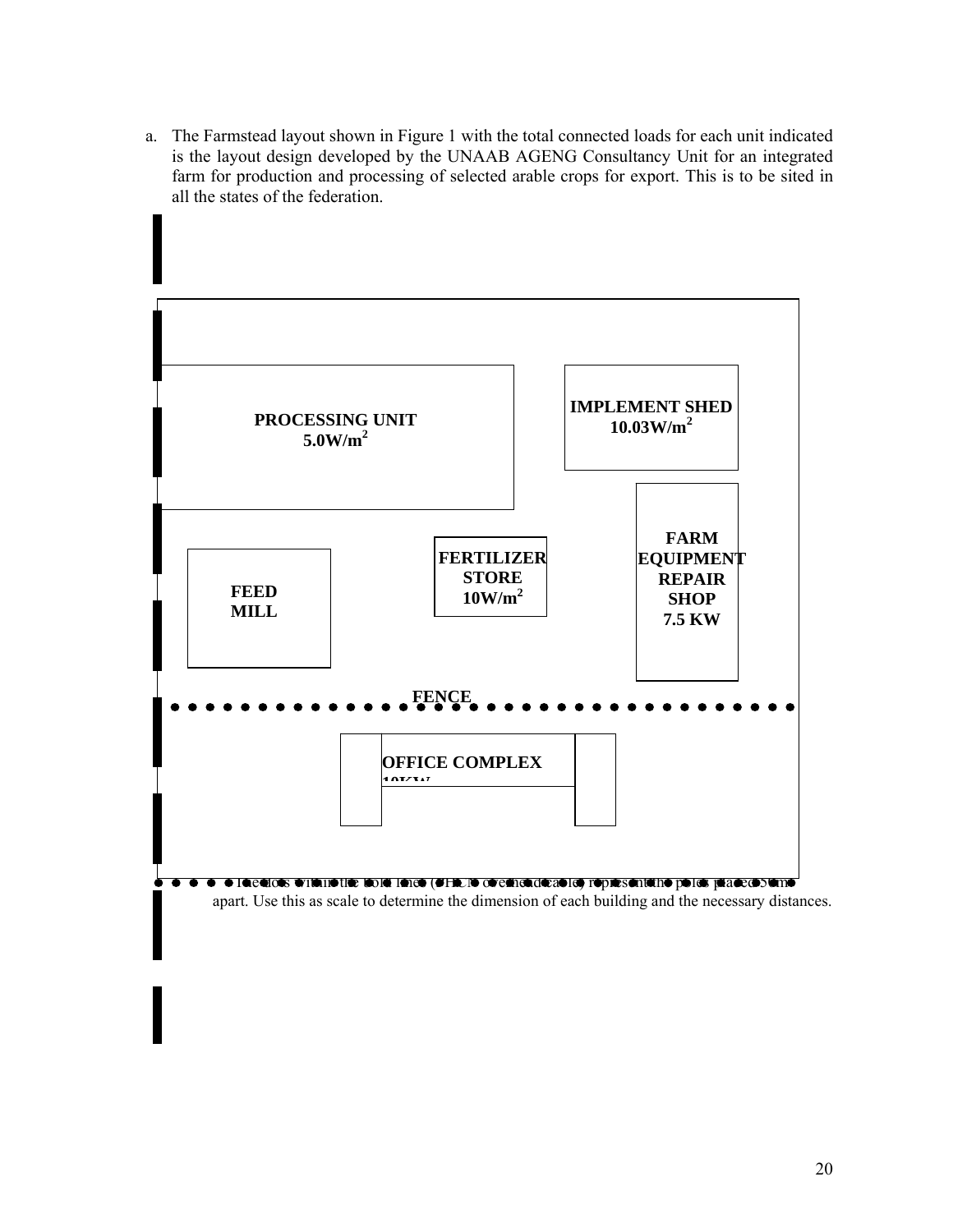### **a. Steps to take in designing for the main service switch**

- (i) List the full load (Current/Wattage) for each building or service point
- (ii) Obtain the TCL and convert to PML using the approved/recommended %
- (iii) Single out the largest load from (ii)
- (iv) Add the other PML and divide by 2 i.e half the sum of the remaining PML
- (v) Add (iii) and (iv) to obtain PML for the entire farmstead

(vi) Choosse the appropriate wire size for this load having known the length of run

Select a service switch equal to a step higher

**b.** If the length of run to the Service entrance meter (M) is 180m from any of the main PHCN overhead cable, calculate the wire size required for supply to the service meter. Measure the length of the path of run from the meter to each building and the feeder wire size required for each of the building. Assume 90% of the TCL is the PML in each of the building and the local service voltage supply is 240V.

Probable meter location

 From the figure, X and Y being the coordinates of each structure are read and the TCL calculated for each as follows

| Unit                  | Length of run<br>measured<br>(2 marks) | <b>TCL</b><br>(KW)<br>(1 mark) | Current $(A)$<br><b>TCL/240</b><br>(2 marks) | PML<br>$(90\%$ TCL)<br>(2 marks) |
|-----------------------|----------------------------------------|--------------------------------|----------------------------------------------|----------------------------------|
| Office                | 150                                    | 10                             | 41.6                                         | 9.00                             |
| Feedmill              | 100                                    | 25                             | 104.16                                       | 22.50                            |
| <b>Store</b>          | 50                                     | 24                             | 100                                          | 21.60                            |
| Workshop              | 200                                    | 7.5                            | 31.2                                         | 6.75                             |
| <b>Implement Shed</b> | 200                                    | 72.22                          | 300.9                                        | 64.99                            |
| Livestock Unit        | 50                                     | 26.4                           | 110                                          | 23.76                            |
| <b>TOTAL</b>          |                                        | 219.49                         |                                              | 197.54                           |
|                       | <b>Total PML excluding the largest</b> |                                | 83.61                                        |                                  |

| TCL (W) = TCL (W/m <sup>2</sup> ) x Area (m <sup>2</sup> ) |  |  |  |  |  |  |  |  |
|------------------------------------------------------------|--|--|--|--|--|--|--|--|
|------------------------------------------------------------|--|--|--|--|--|--|--|--|

Length of run up to the meter  $= 180$ m Total electrical load  $= 219.49A$  For a length of run of 180m and current of 219.49A, wire size = wire guage 000 by interpolation from Table 11B

| Unit                  | Length of run<br>measured | Load   | Wire size read<br>from Table 11B<br>$(2 \text{ marks})$ |
|-----------------------|---------------------------|--------|---------------------------------------------------------|
| Office                | 150                       | 41.6   |                                                         |
| Feedmill              | 100                       | 104.16 | $2^{\mathrm{a}}$                                        |
| <b>Store</b>          | 50                        | 100    | $\epsilon^{\rm e}$                                      |
| Workshop              | 200                       | 31.2   |                                                         |
| <b>Implement Shed</b> | 200                       | 300.9  | 300M                                                    |
| Livestock Unit        | 50                        | 110    | $\epsilon^e$                                            |
|                       |                           |        |                                                         |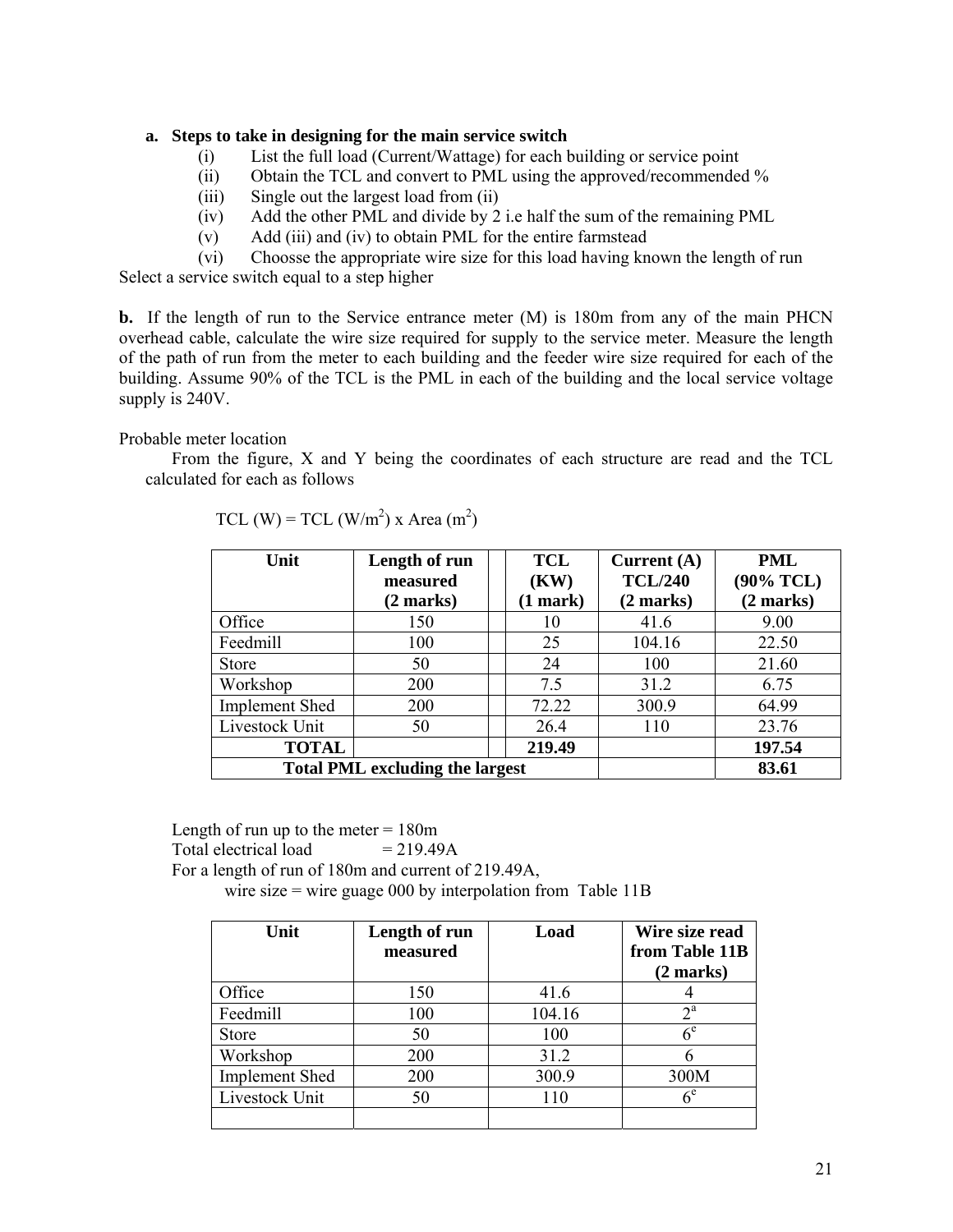### **LABORAORY 1 TITLE:** Power Generation **OBJECTIVES:**

- 1. To understand how power is generated in a magnetic field
- 2. To understand the principles of standby power generation systems.

### **NOTES**:

Electric power is generated when a coil moves inside a magnetic field. The coil movement is usually

by hydraulic power or thermal energy. Power is generated nationwide by a National Institution

orNational Electric Power Authority (NEPA. ) Sometimes when NEPA power fails, farms resort to

standby electric power generator.

### **PROCEDURE**

- a) The generator
	- 1. You will be shown the electric power generator that is driven by the mains supply.
	- 2. Connect the rotor to the stator and switch on the system
	- 3. Observe and write a report on what you see.
- b) Stand by generator
	- 1. You will be shown a 1 cylinder, single phase standby electric power generator
	- 2. Identify the engine parts and the shaft that serves as rotor
	- 3. Describe how the machine operates
	- 4. Using the total load and the critical load systems, design a standby generator for the Agric. Engineering block (Use the procedures taught in class).
- c) Answer the following questions
	- 1. Explain the differences and similarities between a hydro- and thermo electric power station
	- 2. List the advantages of having a stand-by generating plant.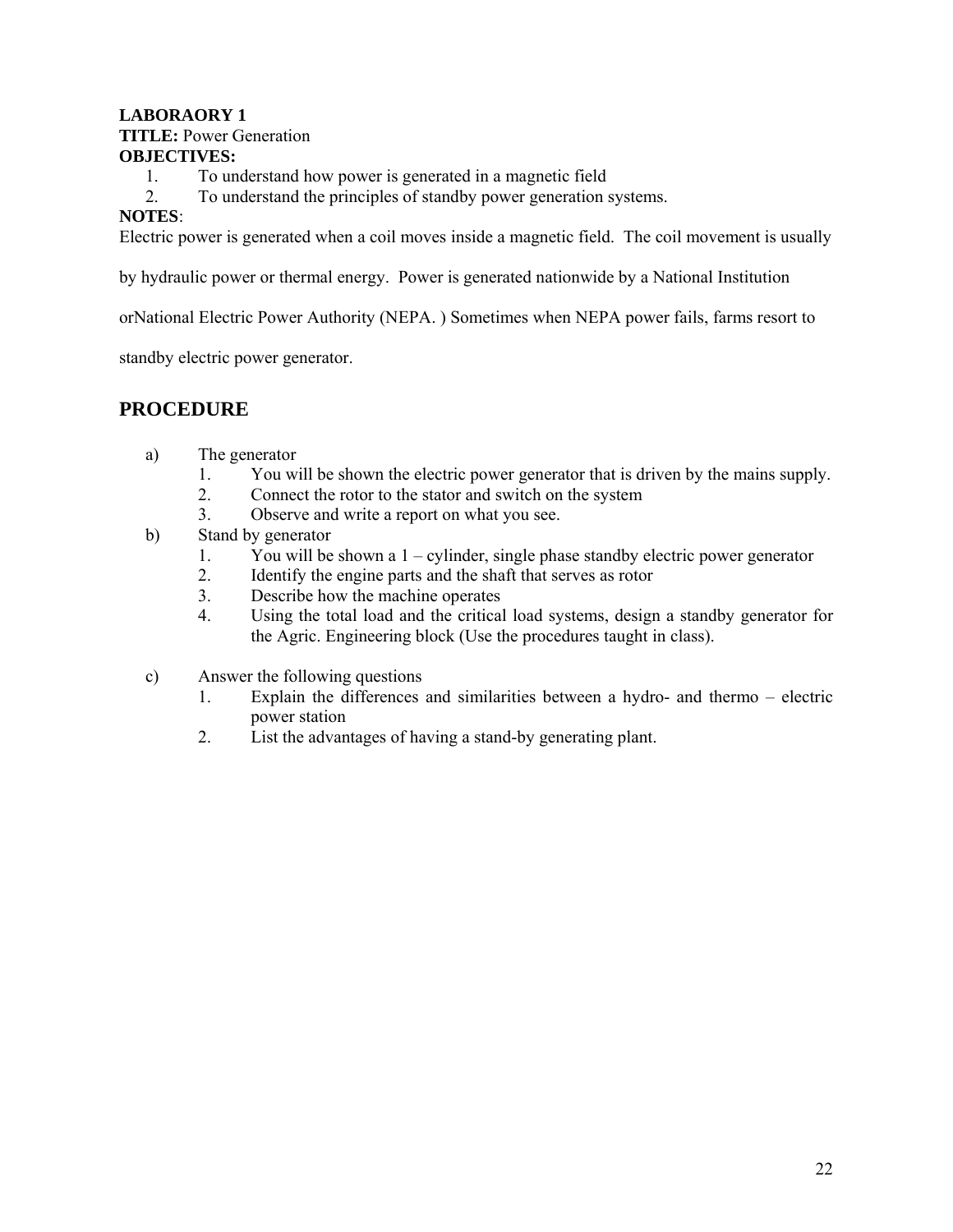### **LABORATORY 2**

### **TITLE: Power Distribution**

### **OBJECTIVES**

- 1. To enable to identify one-way and two-way switches and socket outlets
- 2. To be able to connect the fusebox to the various switches and outlets

### **NOTES**:

When electricity is generated, it is transmitted through cables and tansformers until it finally arrive farm. The farm will have a switch that connects it to the transformer serving that area. It is from the switch that electricity is distributed throughout the entire farmstead.

### *PROCEDURE*

- a) Fixing of fusebox
	- 1. You are provided with a distribution board. Following the instructor instructions, connect fuse box with a cable (assumed to be coming directly from the meter)
	- 2. Connect outlet cables to each of the fuses.
	- 3. Draw your connections on paper
- b) Outlet points
	- 1. Describe the types of fuses in use for electrical installation and distribution.
	- 2. What sort of care is necessary to avoid electric shock while connecting or disconnecting cables?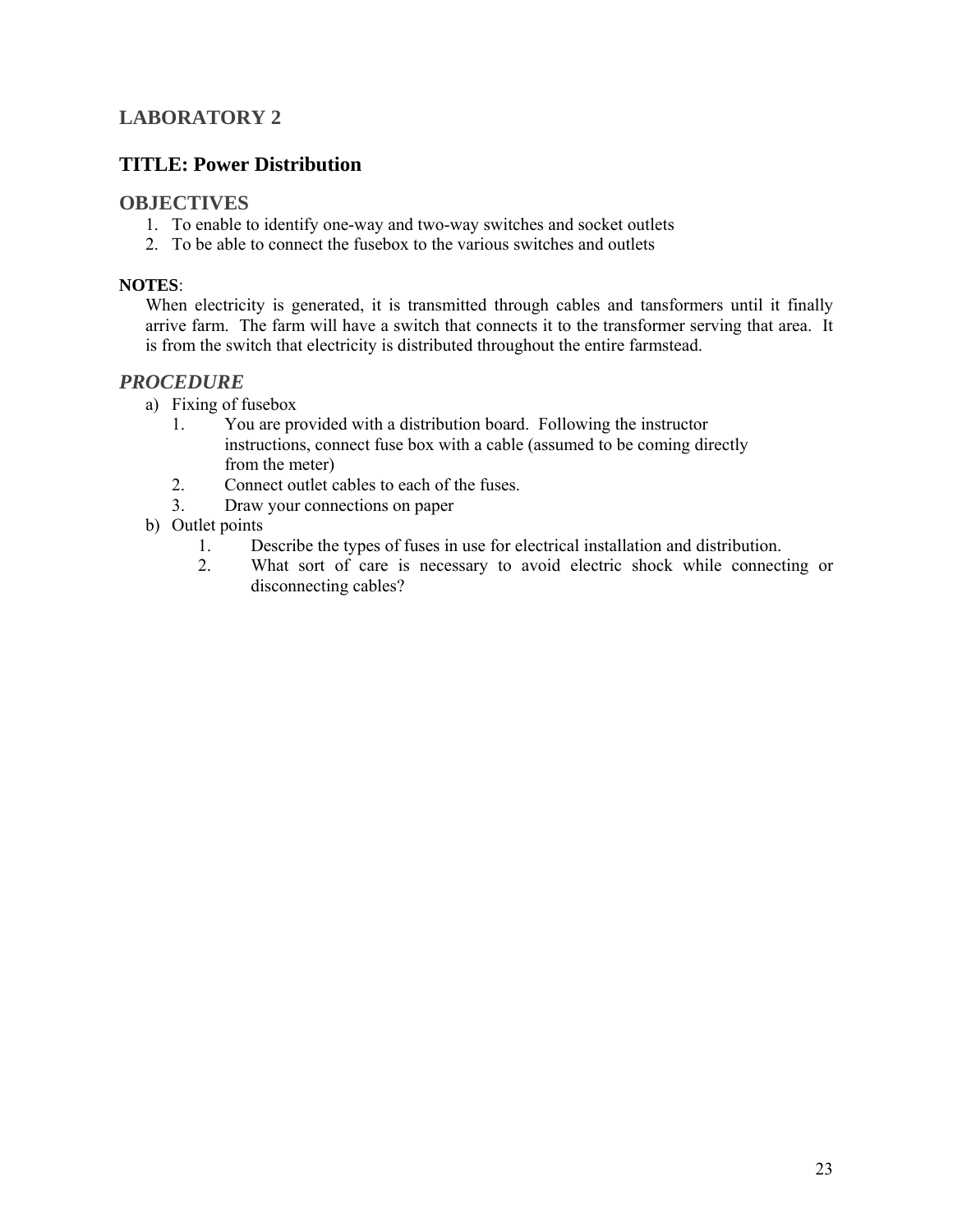### **LABORATORY 3**

#### **TITLE:** Specification and Maintenance of Electric Motors **OBJECTIVES:**

- 1. Understanding of electric motor maintenance procedures
- 2. Understanding the information on motor name plate

### **NOTE**:

Electric motors do not brake down very often especially when they are properly maintained. Cleaning of motor can be achieved by using solvent and brush on parts with no windings.

### **PROCEDURE:**

- A. Name plate information
	- Observe and record the following information if available on motor

Manufacturer – Insulation

Serial Number – Temperature rise

- Hp Service factor
- RPM phase

Voltage - Cycles

Amps - Code

Frame - Overload protector

Model – Any other information

- B. Disassembly
	- 1.Disassemble and clean the motor following the directions of instructor
	- 3. Draw a schematic of the circuitry in the motor and assemble
- c) Answer the following questions
	- 1. What are the differences between single-phase and three –phase motors and under what circumstance are the latter used?
	- 2. Explain, with diagrams, how the power factor of an induction motor can be corrected.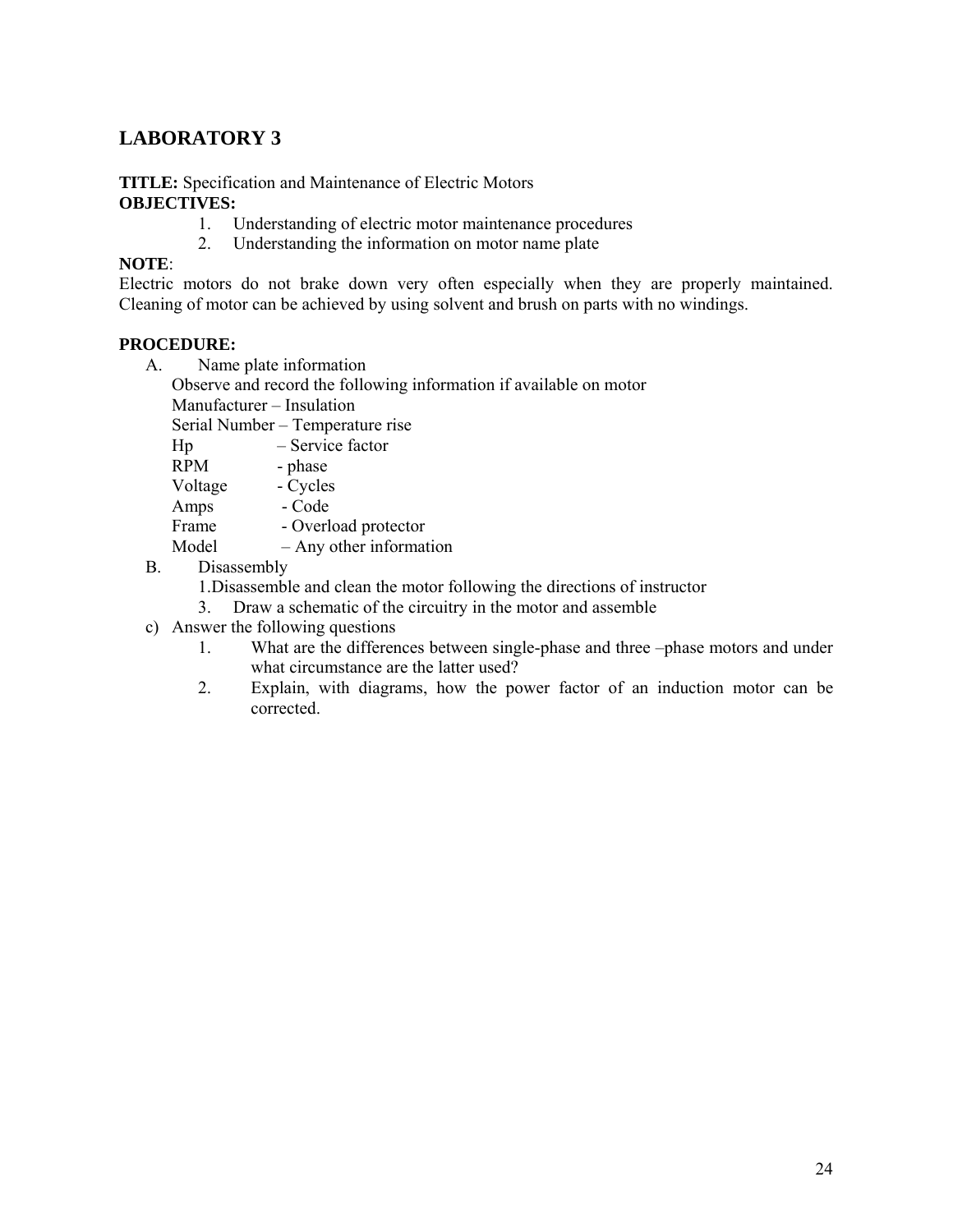# **LABORATORY 4**

# **TITLE:** Circuit Control Operation

**OBJECTIVE:** To understand circuit control using time switch.

**NOTES**: While it is possible to control electric power by manual switch, it is sometimes necessary to use automatic on-off devices. Example of these include, pressure switch, thermostat, time switch and humidstat. They are used when equipment is to be switched on and off without operator assistance. Examples of such equipment include, automatic milking machines and automatic feeders for livestock.

### **PROCEDURE**

- A. Switch-on timer
	- 1. Connect a bulb to the switch on timer
	- 2. Set the timer to 5 minutes
	- 3. Observe the light come on
	- 4. Draw the circuit diagram
- B. Switch off timer
	- Repeat as in A.
- C. Switch on and off
	- 1. Combine the two times and watch the light go on and off
	- 2. Sketch the circuit diagram
- D. Answer the following questions
	- 1. List 6 equipment where the use of automatic switches may be necessary
	- 2. Explain the operation of a thermostat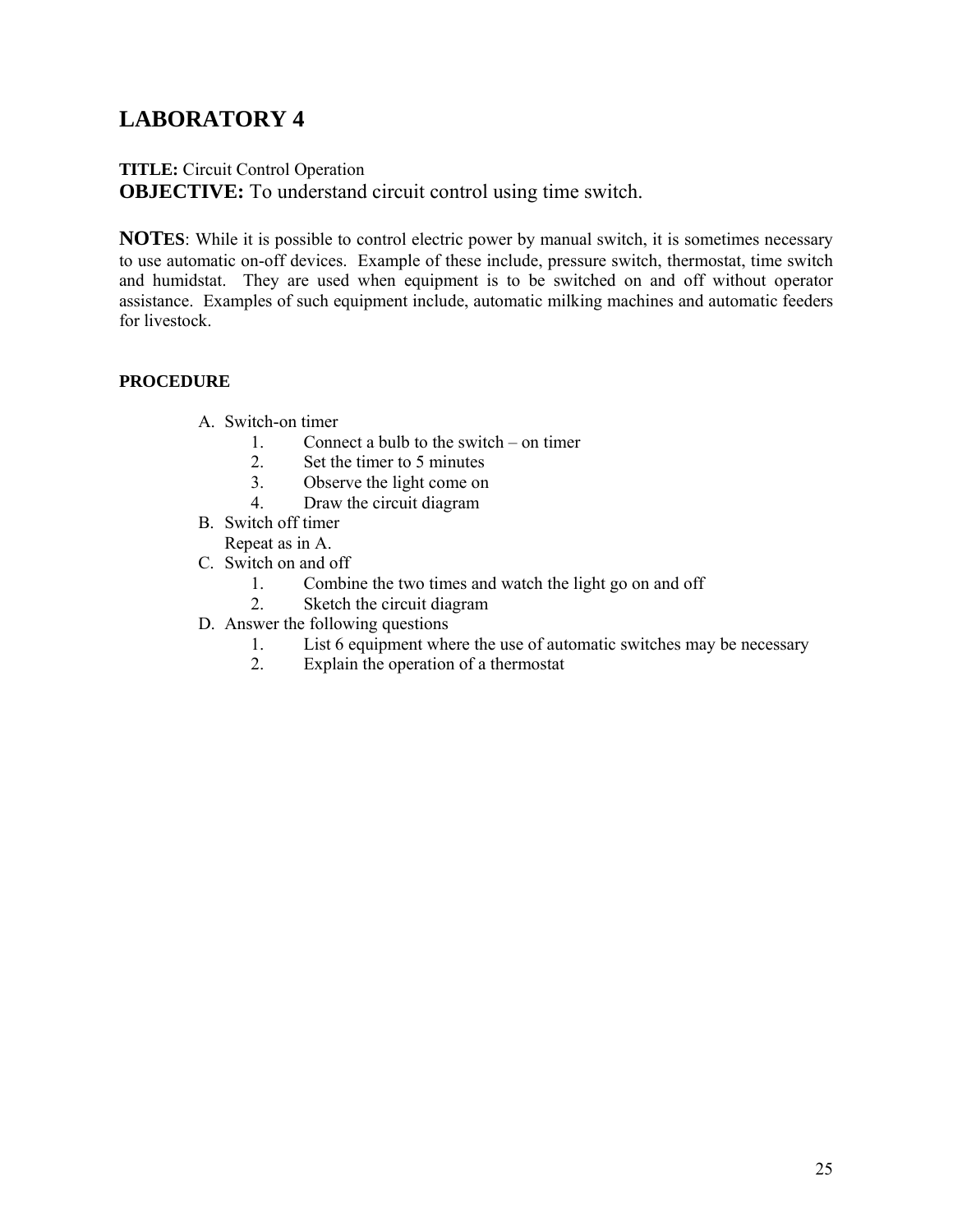## **UNIVERSITY OF AGRICULTURE, ABEOKUTA FIRST SEMESTER EXAMINATION (2010/2011 SESSION) AGE 405 (3 UNITS): FARM ELECTRIFICATION**

**INSTRUCTION: ANSWER QUESTION ONE AND ANY OTHER TWO TIME: 2<sup>1</sup>/<sub>2</sub>HOURS** Present appropriate diagrams, sketches and calculations where necessary

### **QUESTION ONE (30 Marks)**

- a. What are the safety steps recommended to prevent electrical hazards on the farm?
- b. Explain briefly, the generation and flow of electricity using the atomic theory.
- c. Using your answers in (c) briefly describe how the principle can be used to explain the conductivity and resistance to electricity for conductive materials.
- d. Using fluid flow phenomenon, briefly define the electrical terms similar to the parameters in fluid system.
- e. Heavy machineries are known to start with high current, state and explain briefly the principle of operation of the device used to prevent these machines from affecting others during starting.
- f. Determine the cost of using the following appliances for the period indicated. Use PHCN domestic rate. (i) 2000W water heater for 3 hours
	- i. Sixty 60W bulbs in a poultry from 7pm till 7am for a month.
	- ii. An hammer mill with 2000W electric motor in a feedmill. It is normally operated non-stop only during official government working hours for 22 days in a month.

### **QUESTION TWO (20 Marks)**

- a. List at least six different types of work that can be done with 1KWhr of electricity.
- b. Wire guage No 10 on the American Wire Guage has a current carrying capacity of 30A and a resistance of 0.9998 Ohm per 330 m. Calculate the voltage drop and the power loss if the wire is used to transmit power from a poultry house to the feed store which is about 0.33km away.
- c. During the operations in a feedmill, the meter disk makes 8.5 rev in 30 seconds. The meter K  $= 0.6$  Watt/rev. What is the energy consumption? Calculate the monthly cost of operating the feedmill if the production capacity is an average of 3 bags/minute for a requirement of 1360 bags per day. The PHCN Industrial tariff rate is N8.00 per KWhr.

### **QUESTION THREE (25 Marks)**

In a farm settlement, there are 5 pepper grinders using 2kW electric motor; 20 households (each with 12, 60W light bulbs; 5, 13A sockets; 2, 15A sockets; 2, 5A, sockets; 3, electric ceiling fans